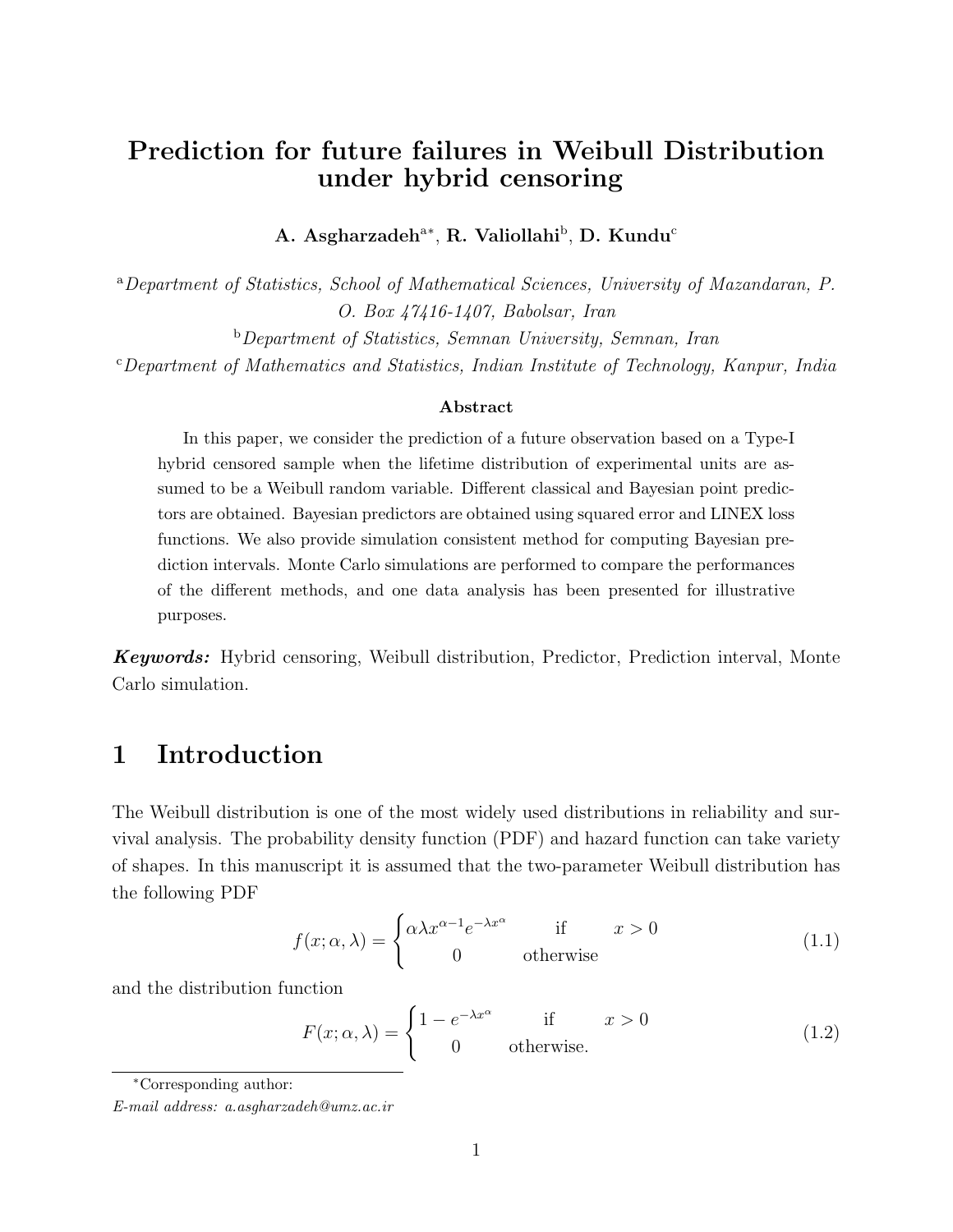Here  $\alpha > 0$  is the shape parameter and  $\lambda > 0$  is the scale parameter. From now on, a two-parameter Weibull distribution with the PDF (1.1) will be denoted by  $WE(\alpha, \lambda)$ .

Censoring is very common in most of the life testing experiments. The two most common censoring schemes are namely Type-I and Type-II censoring. Consider a sample of n units placed on a life-test at time 0. In Type-I censoring scheme, a time  $T$ , independent of the failure times, is pre-fixed so that beyond this time no failures will be observed, that is, the experiment terminates at time T. In Type-II censoring scheme, the number of observed failures is fixed, say  $r (r \leq n)$ , and the experiment stops when the r-th failure takes place. Epstein (1954) introduced a new censoring scheme which is a mixture of Type-I and Type-II censoring schemes, and it is known as the hybrid censoring scheme. Let  $X_{1:n} < \ldots < X_{n:n}$ denote the ordered lifetime of the experimental units. In hybrid censoring scheme, the experiment stops at  $\min\{X_{r:n}, T\}$ , where r and T are pre-fixed. From now on, we term this one as the Type-I hybrid censoring scheme. Therefore, in Type-I hybrid censoring scheme, one observes  $X_{1:n}$ ...,  $X_{r:n}$ , if  $X_{r:n} < T$  (Case I), or  $X_{1:n}, \ldots, X_{R:n}$  when  $R < r$ , and  $X_{R:n} < T < X_{R+1:n}$  (Case II). Here R is a random variable and  $R = 0, 1, \ldots, r-1$ .

In the recent years, the hybrid censoring scheme has received a considerable attention in the reliability and life-testing experiments. Epstein (1954) first introduced Type-I hybrid censoring scheme, since then several others hybrid censoring schemes have been introduced in the literature. It has been discussed quite extensively by many others. See, for example, Fairbanks et al. (1982), Draper and Guttman (1987), Chen and Bhattacharya (1988), Ebrahimi ( 1986 , 1992 ), Jeong et al. (1996), Kundu and Gupta (1988), Childs et al. (2003), Kundu (2007), Kundu and Banerjee (2008) and the recent review article by Balakrishnan and Kundu (2012) on this topic.

Prediction of future observation comes up quite naturally in many life testing experiments. Extensive work on prediction problem based on frequentist and Bayesian framework can be found in the literature. Smith (1997, 1999) investigated the properties of the different predictors based on Bayes and frequentist procedures for a class of parametric family under smooth loss functions. Al-Hussaini (1999) also considered the Bayesian prediction problem for a large class of lifetime distributions. Dellaportas and Wright (1991) considered a numerical approach to Bayesian prediction for the two-parameter Weibull distribution. They assumed that the shape parameter has a uniform prior over a finite interval and the error is squared error. Recently, Kundu and Raqab (2012) considered the prediction of future observation from a Type-II censored data for the two-parameter Weibull distribution under fairly flexible priors on the shape and scale parameters.

The main aim of this paper is to consider the prediction of future observation based on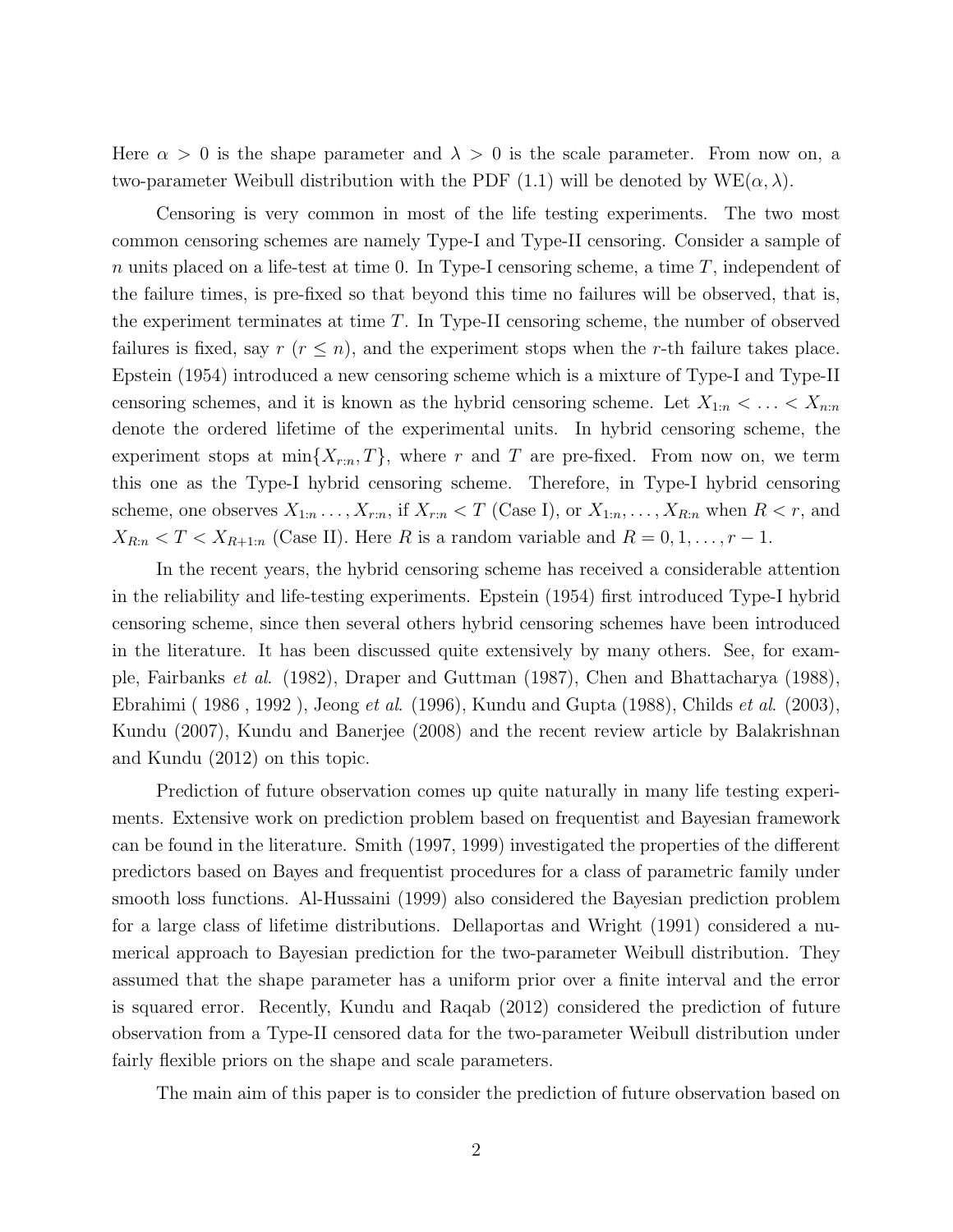Type-I hybrid censored observation for a two-parameter Weibull distribution. We consider both the frequentist and Bayesian approaches. We obtain the maximum likelihood predictor, best unbiased predictor and the conditional median predictor. We consider the Bayesian predictor based on the assumption that the shape and scale parameters have gamma priors. It is observed that the Bayesian predictor cannot be obtained in closed form and we propose to use Gibbs sampling technique to compute the Bayes predictor. We also obtain prediction intervals based on the frequentist and Bayesian approaches. Bayesian prediction intervals are also obtained using Gibbs sampling technique. We perform some Monte Carlo simulation to compare the performances of the different methods and one data analysis has been performed for illustrative purposes.

Rest of the paper is organized as follows. In Section 2, we provide the preliminaries and notations. Different predictors are presented in Section 3. In Section 4, we discuss different prediction intervals. Monte Carlo simulation results and the data analysis are presented in Section 5. Finally we conclude the paper in Section 6.

## 2 Notation and Preliminaries

Let  $\mathbf{X} = (X_{1:n}, X_{2:n}, \dots, X_{d:n})$  denote a Type-I hybrid censored sample from model (1.1). For notation simplicity, we will write  $(X_1, X_2, \cdots, X_d)$  for  $(X_{1:n}, X_{2:n}, \cdots, X_{d:n})$ . Based on the observed data, the likelihood function for  $\alpha$  and  $\lambda$  without the normalizing constant is

$$
L(\alpha, \lambda) = \alpha^d \lambda^d \left\{ \prod_{i=1}^d x_i^{\alpha - 1} \right\} e^{-\lambda \left[ \sum_{i=1}^d x_i^{\alpha} + (n-d)T_0^{\alpha} \right]},
$$
\n(2.1)

where d denotes the number of failures and  $T_0 = \min\{X_{r:n}, T\}$ . So, we have

$$
T_0 = \begin{cases} X_{r:n} & \text{for Case I} \\ T & \text{for Case II} \end{cases} \quad \text{and} \quad d = \begin{cases} r & \text{for Case I} \\ R & \text{for Case II.} \end{cases}
$$

From (2.1), the maximum likelihood estimator (MLE) of  $\lambda$  can be shown to be

$$
\widehat{\lambda} = \frac{d}{\sum_{i=1}^{d} X_i^{\widehat{\alpha}} + (n-d)T_0^{\widehat{\alpha}}},\tag{2.2}
$$

where  $\hat{\alpha}$  can be obtained as a solution of the following equation

$$
\sum_{i=1}^{d} \ln(x_i) + d \left[ \frac{1}{\alpha} - \frac{\sum_{i=1}^{d} x_i^{\alpha} \ln(x_i) + (n - d) T_0^{\alpha} \ln(T_0)}{\sum_{i=1}^{d} x_i^{\alpha} + (n - d) T_0^{\alpha}} \right] = 0.
$$
 (2.3)

In the next section we discuss different methods of the prediction of  $Y = X_{s+*dim*}(s =$  $1, 2, \ldots, n-d$  of all the  $n-d$  censored units based on observed data  $\mathbf{X} = (X_1, ..., X_d)$ .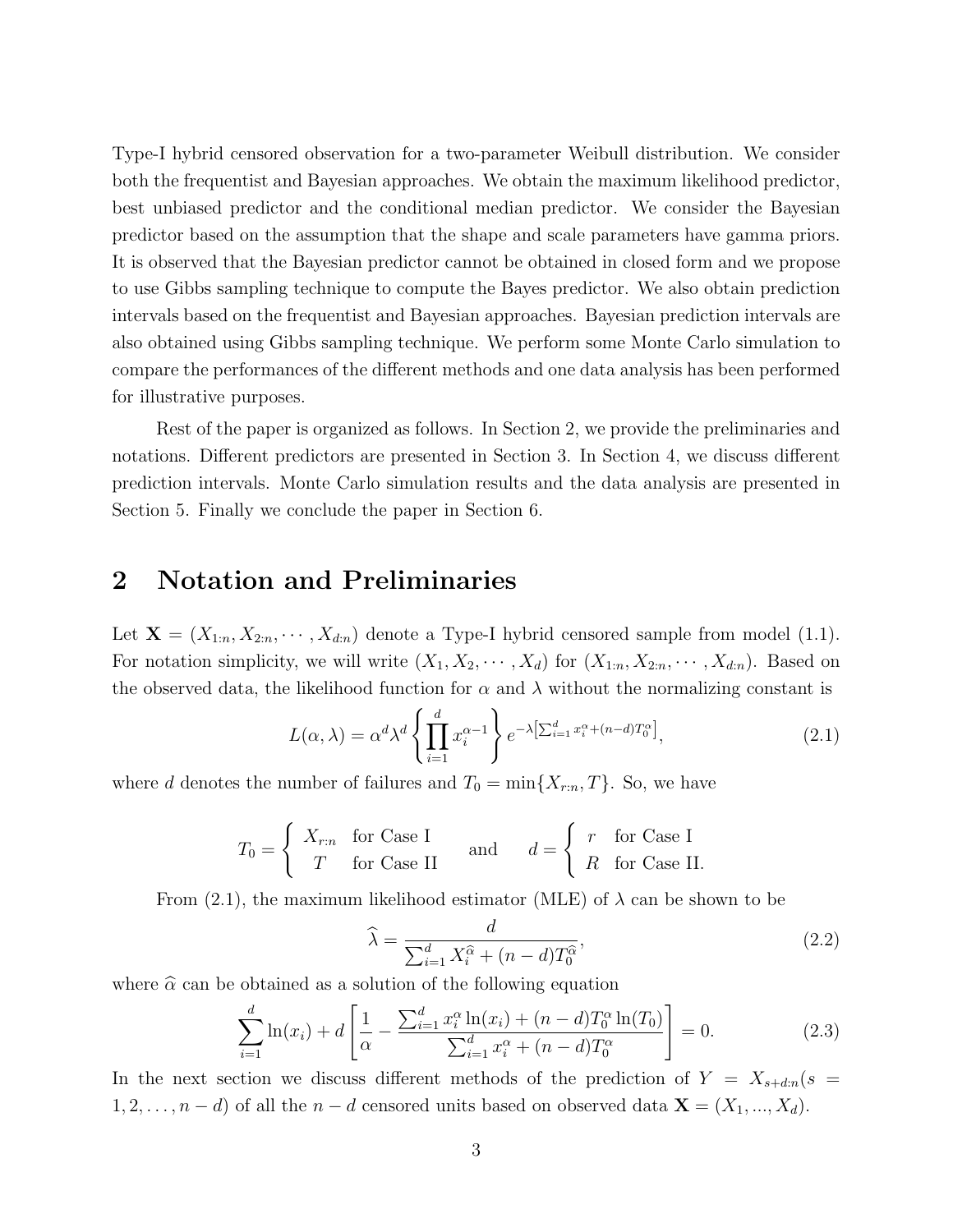## 3 Point Prediction

It is well-known that the conditional distribution of Y given  $X = x$  is just the distribution of  $X_{s+*dim*}$  given  $X_d = x_d$  (due to the Markovian property of censored-order statistics). This implies that the density of Y given  $X = x$  is the same as the density of the sth order statistic out of  $n - d$  units from the population with density  $f(y)/(1 - F(T_0))$ ,  $y \geq T_0$  (left truncated density at  $T_0$ ). Therefore, the conditional density of  $Y = X_{s+1}$  given  $\mathbf{X} = \mathbf{x}$ , for  $y \geq T_0$ , is given by

$$
f(y|\mathbf{x}) = s \binom{n-d}{s} f(y) \left[ F(y) - F(T_0) \right]^{s-1} \left[ 1 - F(y) \right]^{n-d-s} \left[ 1 - F(T_0) \right]^{-(n-d)}, \tag{3.1}
$$

where  $s = 1, 2, \ldots, n - d$ . For model  $(1.1), (3.1)$  reduces to

$$
f(y|\mathbf{x}, \alpha, \lambda) = s \binom{n-d}{s} \alpha \lambda y^{\alpha-1} \left[ e^{-\lambda T_0^{\alpha}} - e^{-\lambda y^{\alpha}} \right]^{s-1}
$$
  
 
$$
\times \exp\{-\lambda \left[ (n-d-s+1) y^{\alpha} - (n-d) T_0^{\alpha} \right] \}. \tag{3.2}
$$

Note that for  $d = r$  and  $T_0 = X_{r:n}$ , we obtain

$$
f(y|\mathbf{x}, \alpha, \lambda) = s {n-r \choose s} \alpha \lambda y^{\alpha-1} \left[ e^{-\lambda x_{r:n}^{\alpha}} - e^{-\lambda y^{\alpha}} \right]^{s-1}
$$
  
 
$$
\times \exp\{-\lambda \left[ (n-r-s+1) y^{\alpha} - (n-d) x_{r:n}^{\alpha} \right] \},
$$

which is the conditional density of  $Y = X_{s+r:n}$  given the Type-II censored sample  $X =$  $(X_{1:n},..., X_{r:n})$ , see for example Kundu and Raqab (2012).

#### 3.1 Maximum Likelihood Predictor

Now we want to predict Y by maximum likelihood method. The predictive likelihood function (PLF) of Y and  $(\alpha, \lambda)$  is given by

$$
L(y, \alpha, \lambda | \mathbf{x}) = f(y | \mathbf{x}, \alpha, \lambda) f(\mathbf{x} | \alpha, \lambda)
$$
\n(3.3)

Generally, if  $\hat{Y} = u(\mathbf{X}), \hat{\alpha} = v_1(\mathbf{X})$  and  $\hat{\lambda} = v_2(\mathbf{X})$  are statistics for which

$$
L(u(\mathbf{x}), v_1(\mathbf{x}), v_2(\mathbf{x})|\mathbf{x}) = \sup_{(y,\alpha,\lambda)} L(y,\alpha,\lambda|\mathbf{x}),
$$

then  $u(\mathbf{X})$  is said to be the maximum likelihood predictor (MLP) of the Y and  $v_1(\mathbf{x})$  and  $v_2(\mathbf{x})$  the predictive maximum likelihood estimators (PMLEs) of  $\alpha$  and  $\lambda$ , respectively.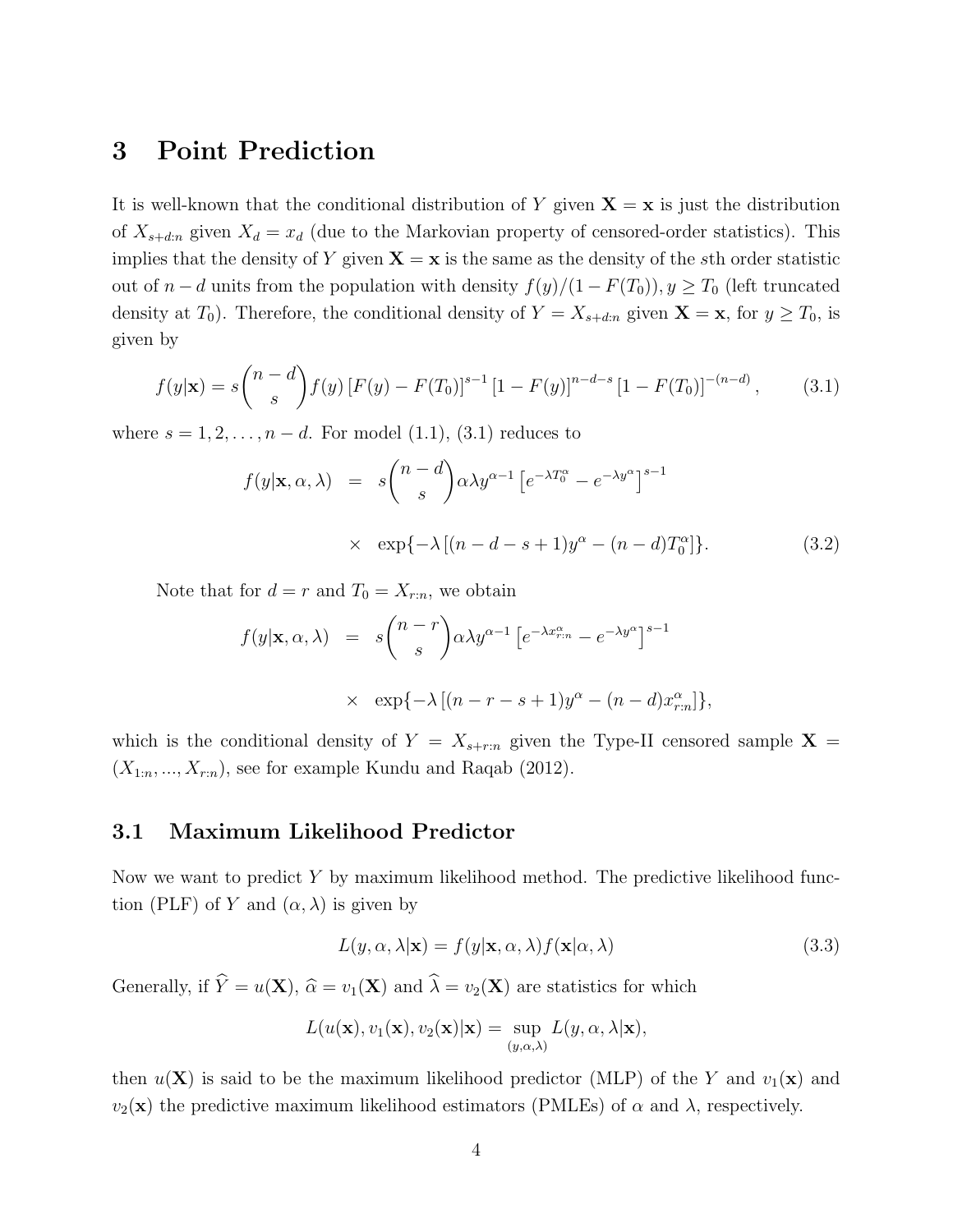Consequently, the predictive likelihood function (PLF) of Y,  $\alpha$  and  $\lambda$ , is given by

$$
L(y, \alpha, \lambda) = s \binom{n-d}{s} (\alpha \lambda)^{d+1} y^{\alpha-1} \left\{ \prod_{i=1}^{d} x_i^{\alpha-1} \right\} \left[ e^{-\lambda T_0^{\alpha}} - e^{-\lambda y^{\alpha}} \right]^{s-1}
$$
  
 
$$
\times \exp \left\{ -\lambda \left[ \sum_{i=1}^{d} x_i^{\alpha} + (n - d - s + 1) y^{\alpha} \right] \right\}.
$$
 (3.4)

Apart from a constant term, the predictive log-likelihood function is

$$
\ln L(y, \alpha, \lambda) \propto (d+1)[\ln(\alpha) + \ln(\lambda)] + (\alpha - 1)[\ln(y) + \sum_{i=1}^{d} \ln(x_i)]
$$
  
+ 
$$
(s-1)\ln[e^{-\lambda T_0^{\alpha}} - e^{-\lambda y^{\alpha}}] - \lambda \left[\sum_{i=1}^{d} x_i^{\alpha} + (n-d-s+1)y^{\alpha}\right].
$$
 (3.5)

By using (3.5), the predictive likelihood equations (PLEs) for y,  $\alpha$  and  $\lambda$  are given, respectively, by

$$
\frac{\partial \ln L(y, \alpha, \lambda)}{\partial y} = \frac{\alpha - 1}{y} + (s - 1) \frac{\alpha \lambda y^{\alpha - 1} e^{-\lambda y^{\alpha}}}{e^{-\lambda T_0^{\alpha}} - e^{-\lambda y^{\alpha}}} - \alpha \lambda (n - d - s + 1) y^{\alpha - 1} = 0
$$
\n(3.6)

$$
\frac{\partial \ln L(y, \alpha, \lambda)}{\partial \alpha} = \frac{d+1}{\alpha} + [\ln(y) + \sum_{i=1}^{d} \ln(x_i)] + (s-1) \frac{\lambda y^{\alpha} \ln(y) e^{-\lambda y^{\alpha}} - \lambda T_0^{\alpha} \ln(T_0) e^{-\lambda T_0^{\alpha}}}{e^{-\lambda T_0^{\alpha}} - e^{-\lambda y^{\alpha}}}
$$

$$
-\lambda \left[ \sum_{i=1}^{d} x_i^{\alpha} \ln(x_i) + (n - d - s + 1) y^{\alpha} \ln(y) \right] = 0,
$$
(3.7)
$$
\frac{\partial \ln L(y, \alpha, \lambda)}{\partial \lambda} = \frac{d+1}{\lambda} + (s-1) \frac{y^{\alpha} e^{-\lambda y^{\alpha}} - T_0^{\alpha} e^{-\lambda T_0^{\alpha}}}{e^{-\lambda T_0^{\alpha}} - e^{-\lambda y^{\alpha}}}
$$

$$
-\left[ \sum_{i=1}^{d} x_i^{\alpha} + (n - d - s + 1) y^{\alpha} \right] = 0
$$
(3.8)

From  $(3.6)$  and  $(3.8)$ , we obtain the MLP of Y as

$$
\hat{Y}_{MLP} = \left( T_0^{\tilde{\alpha}} - \frac{1}{\tilde{\lambda}} \ln \left[ 1 - \frac{(s-1)\tilde{\lambda}\tilde{\alpha}T_0^{\tilde{\alpha}}}{\tilde{\alpha}\left(d - \lambda \sum_{i=1}^d x_i^{\tilde{\alpha}}\right) + 1} \right] \right)^{1/\tilde{\alpha}}
$$

where  $(\tilde{\alpha}, \tilde{\lambda})$  is PMLE of  $(\alpha, \lambda)$  that can be obtained numerically from (3.7) and (3.8).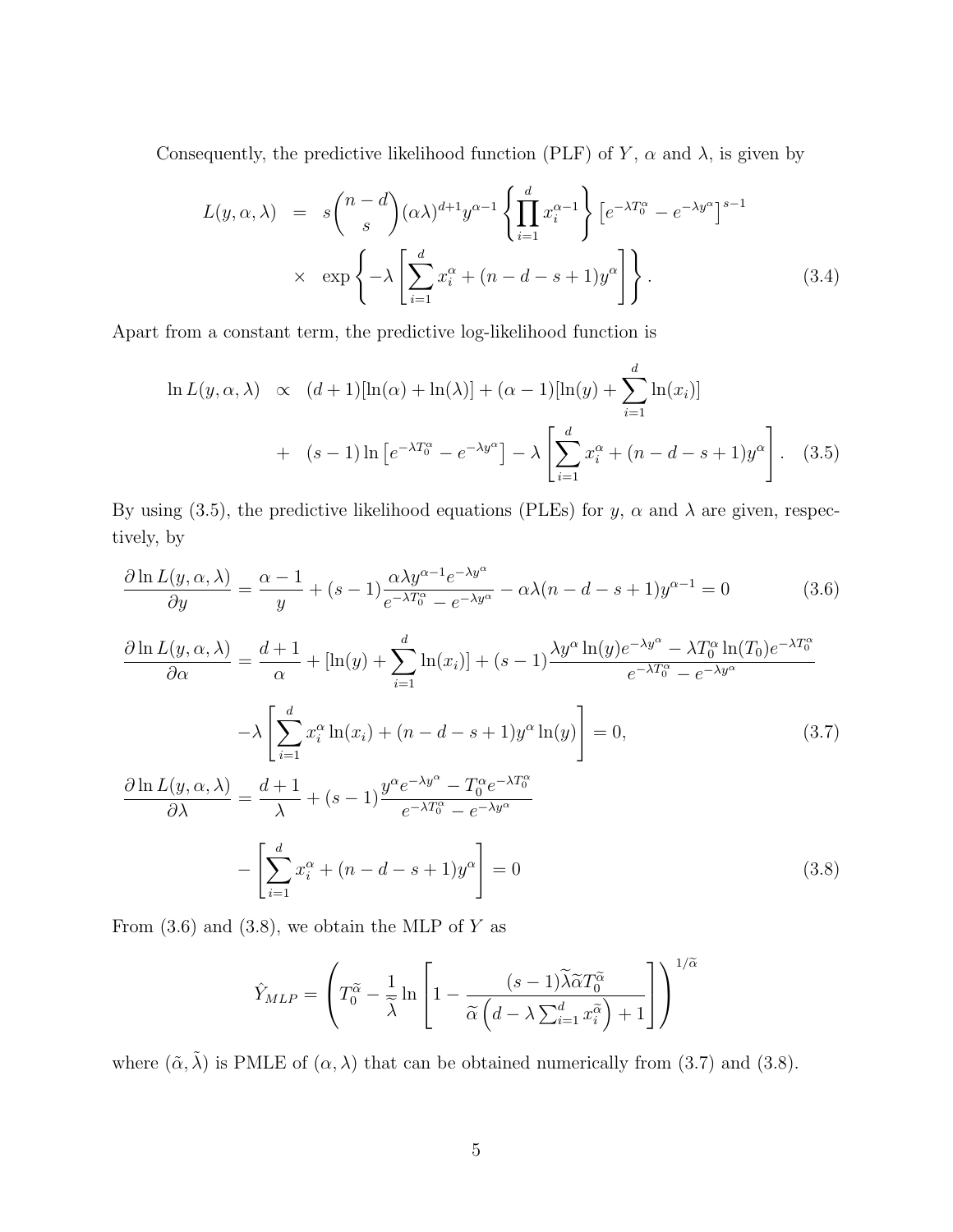#### 3.2 Best Unbiased Predictor

A statistic  $\hat{Y}$  which is used to predict  $Y = X_{s+d:n}$  is called a best unbiased predictor (BUP) of Y, if the predictor error  $\hat{Y} - Y$  has a mean zero and its prediction error variance Var $(\hat{Y} - Y)$ is less than or equal to that of any other unbiased predictor of  $Y$ .

Since the conditional distribution of Y given  $\mathbf{X} = (X_1, \dots, X_d)$  is just the distribution of  $Y$  given  $X$ , therefore the BUP of  $Y$  is

$$
\hat{Y}_{BUP} = E(Y|\mathbf{X}) = \int_{T_0}^{\infty} y f(y|\mathbf{x}, \alpha, \lambda) dy.
$$

Using (3.2) and the binomial expansion

$$
\left[e^{-\lambda T_0^{\alpha}} - e^{-\lambda y^{\alpha}}\right]^{s-1} = \sum_{j=0}^{s-1} {s-1 \choose j} (-1)^{s-j-1} e^{-\lambda j T_0^{\alpha}} e^{-\lambda (s-j-1)y^{\alpha}}, \tag{3.9}
$$

we obtain

$$
\hat{Y}_{BUP} \equiv I(T_0; \alpha, \lambda) \n= s \binom{n - d}{s} \lambda^{-\frac{1}{\alpha}} \n\times \sum_{j=0}^{s-1} \binom{s-1}{j} (-1)^{s-j-1} \frac{e^{\lambda(n-d-j)T_0^{\alpha}}}{[n-d-j]^{1+1/\alpha}} \Gamma(1 + \frac{1}{\alpha} ; \lambda[n-d-j] T_0^{\alpha}), \quad (3.10)
$$

where  $\Gamma(a;b)$  is upper incomplete gamma function and is defined as

$$
\Gamma(a;b) = \int_b^{\infty} e^{-t} t^{a-1} dt.
$$

Because the parameters  $\alpha$  and  $\lambda$  are unknown, they have to be estimated. Thus, one would replace them by their corresponding MLEs and obtain the BUP of Y .

#### 3.3 Conditional Median Predictor

Conditional median predictor (CMP) is another possible predictor which is suggested by Raqab and Nagaraja (1995). A predictor  $\hat{Y}$  is called the CMP of Y, if it is the median of the conditional distribution of Y given  $X = x$ , that is

$$
P_{\theta}(Y \le \hat{Y} | \mathbf{X} = \mathbf{x}) = P_{\theta}(Y \ge \hat{Y} | \mathbf{X} = \mathbf{x}). \tag{3.11}
$$

Using the relation

$$
P_{\alpha,\lambda}(Y \le \widehat{Y} | \mathbf{X} = \mathbf{x}) = P_{\alpha,\lambda} \left( 1 - \frac{e^{-\lambda Y^{\alpha}}}{e^{-\lambda T_0^{\alpha}}} \ge 1 - \frac{e^{-\lambda \widehat{Y}^{\alpha}}}{e^{-\lambda T_0^{\alpha}}} | \mathbf{X} = \mathbf{x} \right),
$$
(3.12)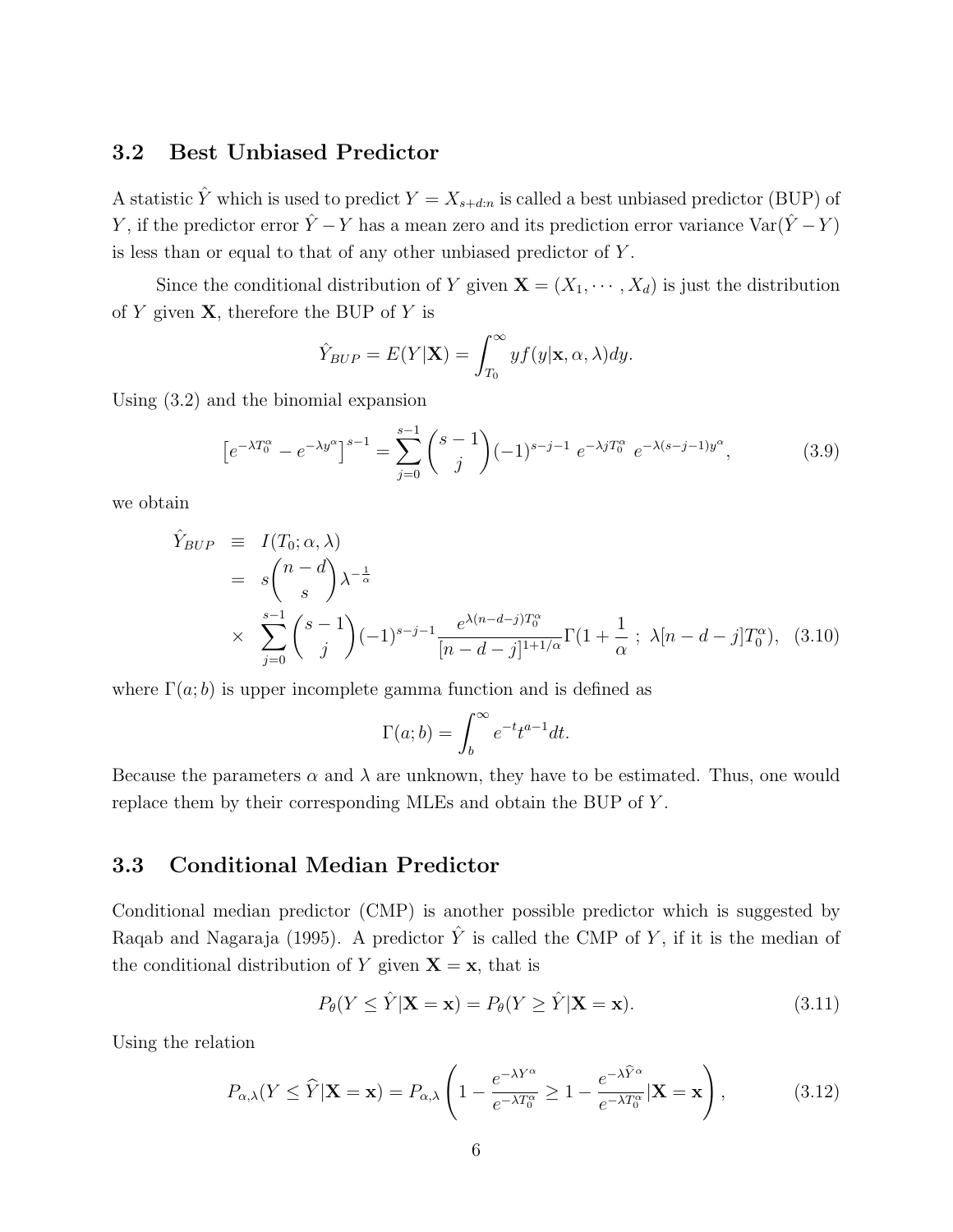and using the fact that the distribution of  $1 - \frac{e^{-\lambda Y^{\alpha}}}{\lambda X^{\alpha}}$  $\frac{e^{-\lambda T}}{e^{-\lambda T_0^{\alpha}}}$  given  $\mathbf{X} = \mathbf{x}$  is a  $Beta(s, n - d - s + 1)$ distribution, we obtain the CMP of  $Y$  as

$$
\hat{Y}_{CMP} = \left(-\frac{1}{\lambda}\ln\left[1 - Med(B)\right]e^{-\lambda T_0^{\alpha}}\right)^{1/\alpha},\tag{3.13}
$$

where B has  $Beta(s, n - d - s + 1)$  distribution and  $Med(B)$  stands for median of B. By substituting  $\alpha$  and  $\lambda$  with their corresponding MLEs, we obtain the CMP of Y.

#### 3.4 Bayesian Predictors

In this section, our interest is to predict  $Y = X_{s+d}$  ( $s = 1, 2, ..., n-d$ ) based on the observed hybrid censored sample  $\mathbf{x} = (x_1, ..., x_d)$  by a Bayesian approach. If we denote the predictive density of  $Y = X_{s+d}$  as  $f_s^*(y|\mathbf{x})$ , then

$$
f_s^*(y|\mathbf{x}) = \int_0^\infty \int_0^\infty f(y|\mathbf{x}, \alpha, \lambda) \pi(\alpha, \lambda|\mathbf{x}) d\alpha d\lambda
$$
 (3.14)

where  $f(y|\mathbf{x}, \alpha, \lambda)$  is the conditional density of  $Y = X_{s+d}$  given  $\mathbf{x} = (x_1, ..., x_d)$  and  $\pi(\alpha, \lambda|\mathbf{x})$ is the joint posterior density of  $\alpha$  and  $\lambda$ . For finding  $\pi(\alpha, \lambda | \mathbf{x})$ , it's assumed that  $\alpha$  and  $\lambda$ each have independent  $Gamma(a_1, b_1)$  and  $Gamma(a_2, b_2)$  priors respectively. Based on the priors, the joint posterior density function of  $\alpha$  and  $\lambda$  given the data is

$$
\pi(\alpha, \lambda | \mathbf{x}) \propto g_1(\lambda | \alpha, \mathbf{x}) g_2(\alpha | \mathbf{x}). \tag{3.15}
$$

Here  $g_1(\lambda|\alpha, \mathbf{x})$  is a gamma density function with the shape and scale parameters as  $d + a_2$ and  $\sum_{i=1}^d x_i^{\alpha} + (n-d)T_0^{\alpha} + b_2$ , respectively. Also  $g_2(\alpha|\mathbf{x})$  is a proper density function given by

$$
g_2(\alpha|\mathbf{x}) \propto \frac{e^{-b_1 \alpha} \alpha^{d+a_1-1}}{\left(\sum_{i=1}^d x_i^{\alpha} + (n-d)T_0^{\alpha} + b_2\right)^{d+a_2}} \prod_{i=1}^d x_i^{\alpha-1}.
$$
 (3.16)

Substituting (3.15) in (3.14), the predictive density function  $f_s^*(y|\mathbf{x})$  can be obtained as

$$
f_s^*(y|\mathbf{x}) = \int_0^\infty \int_0^\infty f(y|\mathbf{x}, \alpha, \lambda) g_1(\lambda|\alpha, \mathbf{x}) g_2(\alpha|\mathbf{x}) d\alpha d\lambda.
$$
 (3.17)

Now, the Bayesian point predictors can be obtained from the predictive density function  $f_s^*(y|\mathbf{x})$  and given the loss function.

In the Bayesian inference, the most commonly used loss function is the squared error loss (SEL),  $L(\phi, \phi^*) = [\phi^* - \phi]^2$ , where  $\phi^*$  is an estimate of  $\phi$ . This loss is symmetric and its use is very popular. In life testing and reliability problems, the nature of losses are not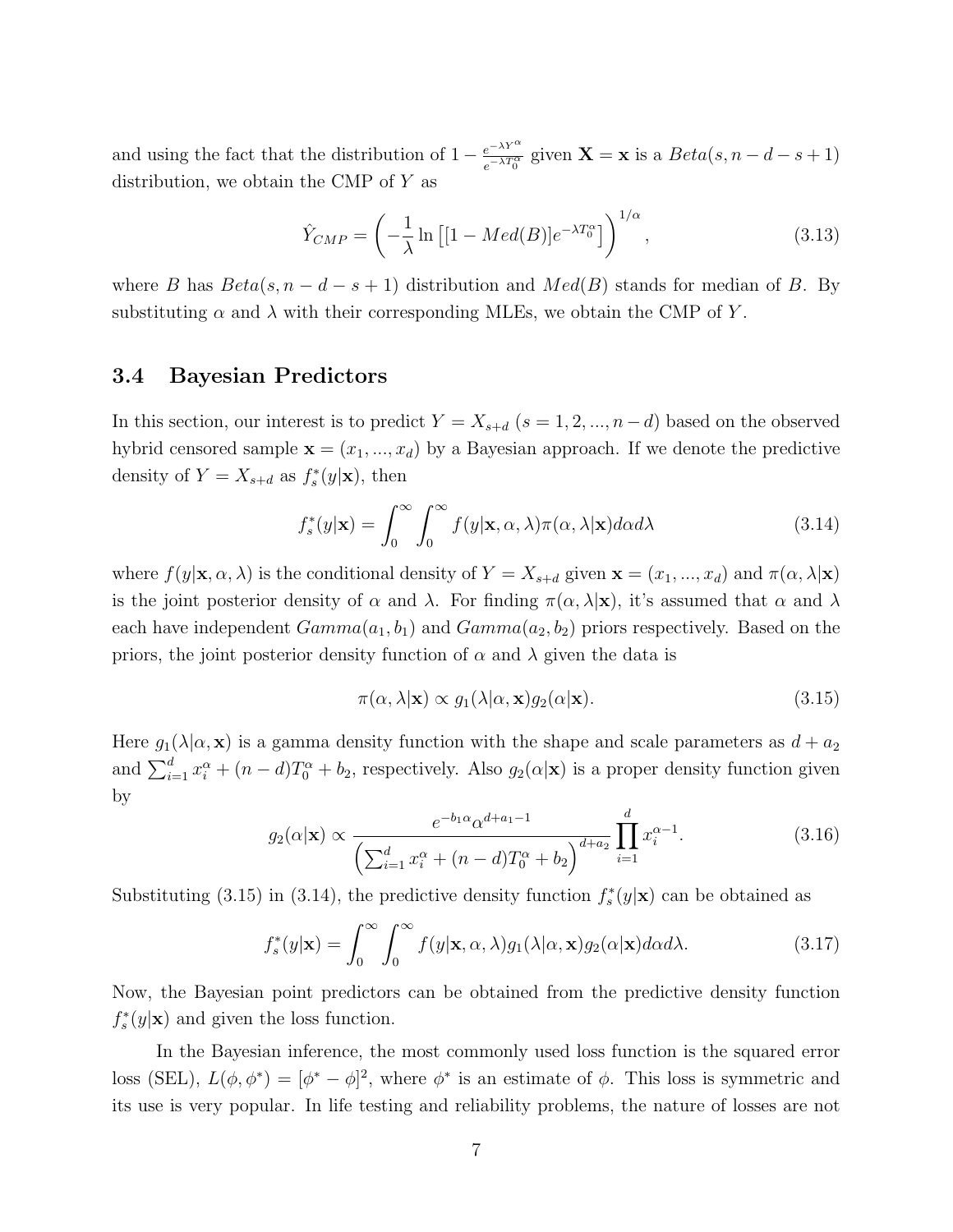always symmetric and hence the use of SEL is unacceptable in some situations. A useful asymmetric loss function is the linear-exponential (LINEX) loss,  $L(\phi, \phi^*) \propto \exp[a(\phi^* - \phi)]$  $a(\phi^*-\phi)-1$ ,  $a \neq 0$ . This loss function was introduced by Varian (1975) and was extensively discussed by Zellner (1986). The sign and magnitude of the shape parameter a represents the direction and degree of symmetry, respectively. When a closes to 0, the LINEX loss is approximately SEL and therefore almost symmetric.

If  $\hat{Y} = \delta(\mathbf{x})$  is a predictor of  $Y = X_{s+d}$  ( $s = 1, 2, ..., n - d$ ), then the Bayesian point predictors of Y under a squared error loss,  $\widehat{Y}_{SEP}$  and under a LINEX loss function,  $\widehat{Y}_{LEP}$  are

$$
\widehat{Y}_{SEP} = \int_{T_0}^{\infty} y f_s^*(y|\mathbf{x}) dy
$$
\n(3.18)

and

$$
\widehat{Y}_{LEP} = -\frac{1}{a} \ln \left[ \int_{T_0}^{\infty} e^{-ay} f_s^*(y|\mathbf{x}) dy \right],
$$
\n(3.19)

respectively. Since (3.18) and (3.19) can't computed explicitly, we adopt here Gibbs sampling procedure to obtain Bayesian point predictors. For later use, we need the following result.

**Theorem 1:** The conditional distribution of  $\alpha$  given the data,  $g_2(\alpha|x_d)$  is log-concave. Proof: See the Appendix.

Devroye (1984) proposed a general method to generate samples from a general logconcave density function. Therefore, using Theorem 1, and adopting the method of Devroye (1984), it is possible to generate samples from (3.16). We use the idea of Geman and Geman (1984) to generate samples from the conditional posterior density function using the following scheme.

- 1. Generate  $\alpha_1$  from  $g_2(.|{\bf x})$  using the method developed by Devroye (1984).
- 2. Generate  $\lambda_1$  from  $g_1(.|\alpha_1, \mathbf{x})$ .
- 3. Repeat step 1 and step 2, M times and obtain  $(\alpha_1, \lambda_1), \cdots, (\alpha_M, \lambda_M)$ .

Note that in step 1, we use the Devroye algorithm as follows:

- i) Compute  $c = g_2(m|\mathbf{x})$ . (*m* is the mode of  $g_2(.|\mathbf{x})$ )
- ii) Generate U uniform on  $[0,2]$ , and V uniform on  $[0,1]$ .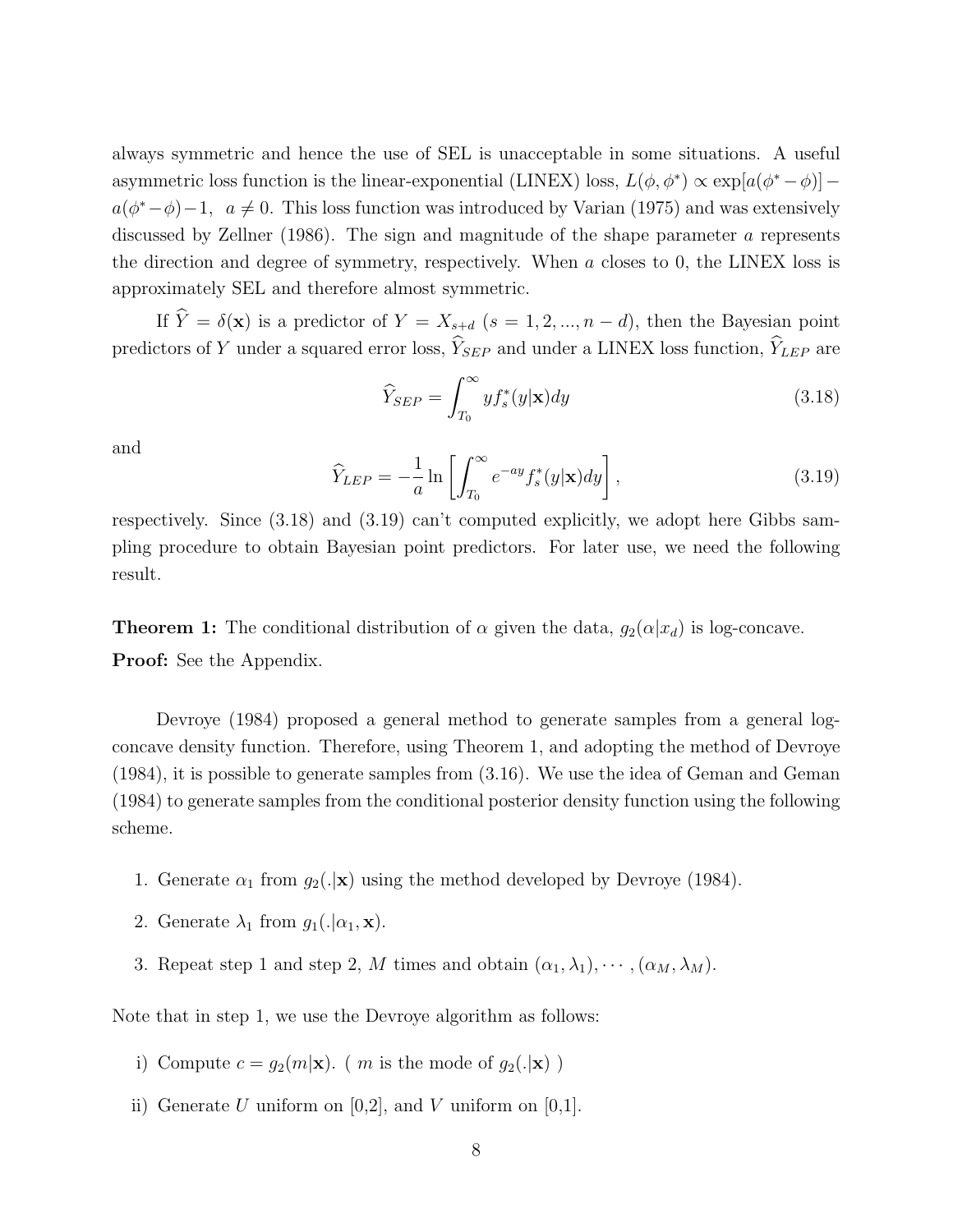- iii) If  $U \le 1$  then  $\alpha = U$  and  $T = V$ , else  $\alpha = 1 \ln(U 1)$  and  $T = V(U 1)$ .
- iv) Let  $\alpha = m + \frac{\alpha}{c}$  $\frac{\alpha}{c}$ .
- v) If  $T \leq \frac{g_2(\alpha|\mathbf{x})}{c}$  $\frac{\alpha(\mathbf{x})}{c}$ , then  $\alpha$  is a sample from  $g_2(.|\mathbf{x})$  else go to Step (ii).

Using the Gibbs sampling technique, the simulation consistent estimators of  $f_s^*(y|\mathbf{x})$ can be obtained as

$$
\widehat{f}_s^*(y|\mathbf{x}) = \sum_{i=1}^M f(y|\mathbf{x}, \alpha_i, \lambda_i).
$$
\n(3.20)

By using (3.2), (3.18), (3.19) and (3.20),  $\hat{Y}_{SEP}$  and  $\hat{Y}_{LEP}$  under squared error and LINEX loss function can be obtained as

$$
\hat{Y}_{SEP} = \frac{1}{M} \sum_{i=1}^{M} I(\mathbf{x}, \alpha_i, \lambda_i), \qquad \hat{Y}_{LEP} = -\frac{1}{a} \ln \left[ \frac{1}{M} \sum_{i=1}^{M} J(\mathbf{x}, \alpha_i, \lambda_i) \right], \qquad (3.21)
$$

where  $I(\mathbf{x}, \alpha, \lambda)$  is defined in (3.10). Also  $J(\mathbf{x}, \alpha, \lambda)$  is defined as

$$
J(\mathbf{x}, \alpha, \lambda) = E(e^{-aY}|\mathbf{X}) = \int_{\mathbf{x}}^{\infty} e^{-ay} f(y|\mathbf{x}, \alpha, \lambda) dy,
$$

that by using (3.9), it can be written as

$$
J(\mathbf{x}, \alpha, \lambda) = s \binom{n-d}{s} \alpha \lambda \sum_{j=0}^{s-1} {s-1 \choose j} (-1)^{s-j-1} e^{\lambda (n-d-j)T_0^{\alpha}}
$$
  
 
$$
\times \int_{T_0}^{\infty} y^{\alpha-1} \exp\{-\lambda [n-d-j]y^{\alpha} - ay\} dy. \tag{3.22}
$$

# 4 Prediction Intervals

In this section, we consider several methods for obtain prediction intervals (PI's) for the value  $Y = X_s$  based on the Type I hybrid censored sample  $\mathbf{X} = (X_1, X_2, \cdots, X_d)$ .

### 4.1 Pivotal Method

Let us take the random variable  $Z$  as

$$
Z = 1 - \frac{e^{-\lambda Y^{\alpha}}}{e^{-\lambda T_0^{\alpha}}}.
$$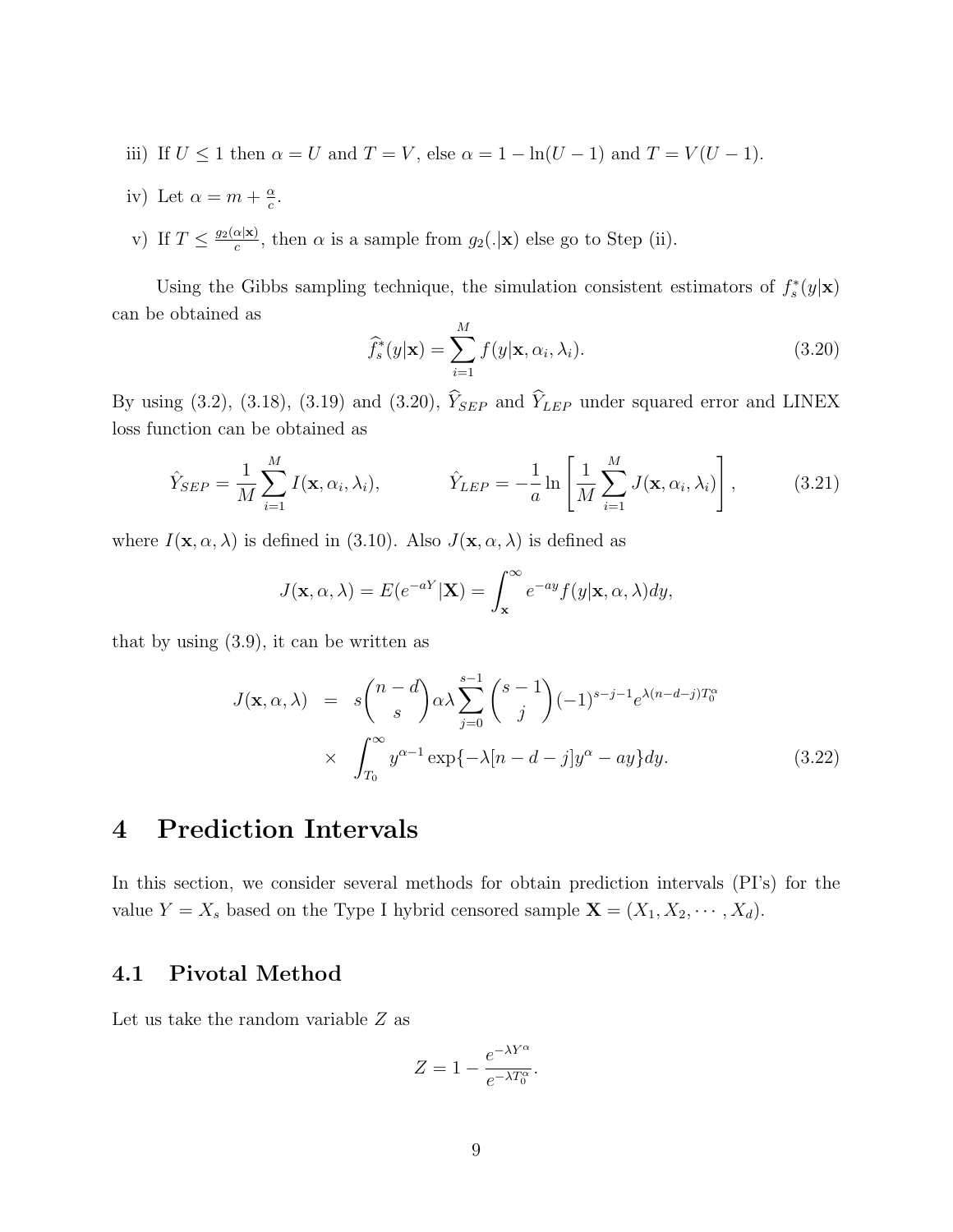As mentioned before the distribution of Z given  $\mathbf{X} = \mathbf{x}$  is a  $Beta(s, n-d-s+1)$  distribution. So, we can consider  $Z$  as a pivotal quantity to obtain the prediction interval for  $Y$ . Now, a  $(1 - \gamma)100\%$  PI for Y is  $(L_1(\mathbf{X}), U_1(\mathbf{X}))$  where

$$
L_1(\mathbf{X}) = \left[ -\frac{1}{\lambda} \ln \left( \left[ 1 - B_{\frac{\gamma}{2}} \right] e^{-\lambda T_0^{\alpha}} \right) \right]^{\frac{1}{\alpha}}, \qquad U_1(\mathbf{X}) = \left[ -\frac{1}{\lambda} \ln \left( \left[ 1 - B_{1-\frac{\gamma}{2}} \right] e^{-\lambda T_0^{\alpha}} \right) \right]^{\frac{1}{\alpha}} \quad (4.1)
$$

where  $B_{\gamma}$  stands for 100 $\gamma$ th percentile of  $Beta(s, n - d - s + 1)$  distribution. When  $\alpha$  and  $\lambda$  are unknown, the parameters in (4.1), have to be estimated. For example, by replacing  $\alpha$ and  $\lambda$  with their corresponding MLEs, the prediction limits for Y can be obtained.

#### 4.2 Highest Conditional Density Method

The distribution of Z given  $\mathbf{X} = \mathbf{x}$  is a  $Beta(s, n - d - s + 1)$  distribution with pdf

$$
g(z) = \frac{z^{s-1}(1-z)^{n-d-s}}{Beta(s, n-d-s+1)}, \qquad 0 < z < 1,
$$

which is a unimodal function of z, for  $1 < s < n - d$ . Now, the  $(1 - \gamma)100\%$  highest conditional density  $(HCD)$  prediction limits for  $Y$  are given by

$$
L_2(\mathbf{X}) = \left[ -\frac{1}{\lambda} \ln(1 - w_1) e^{-\lambda T_0^{\alpha}} \right]^{\frac{1}{\alpha}}, \qquad U_2(\mathbf{X}) = \left[ -\frac{1}{\lambda} \ln(1 - w_2) e^{-\lambda T_0^{\alpha}} \right]^{\frac{1}{\alpha}} \qquad (4.2)
$$

where  $w_1$  and  $w_2$  are the simultaneous solutions of the following equations:

$$
\int_{w_1}^{w_2} g(z)dz = 1 - \alpha \tag{4.3}
$$

and

$$
g(w_1) = g(w_2) \tag{4.4}
$$

We simplify Equations (4.3) and (4.4) as

$$
B_{w_2}(s, n-d-s+1) - B_{w_1}(s, n-d-s+1) = 1 - \alpha,
$$
\n(4.5)

and

$$
\left(\frac{1-w_2}{1-w_1}\right)^{n-d-s} = \left(\frac{w_1}{w_2}\right)^{s-1},\tag{4.6}
$$

where

$$
B_t(a,b) = \frac{1}{B(a,b)} \int_0^t x^{a-1} (1-x)^{b-1} dx,
$$

is the incomplete beta function.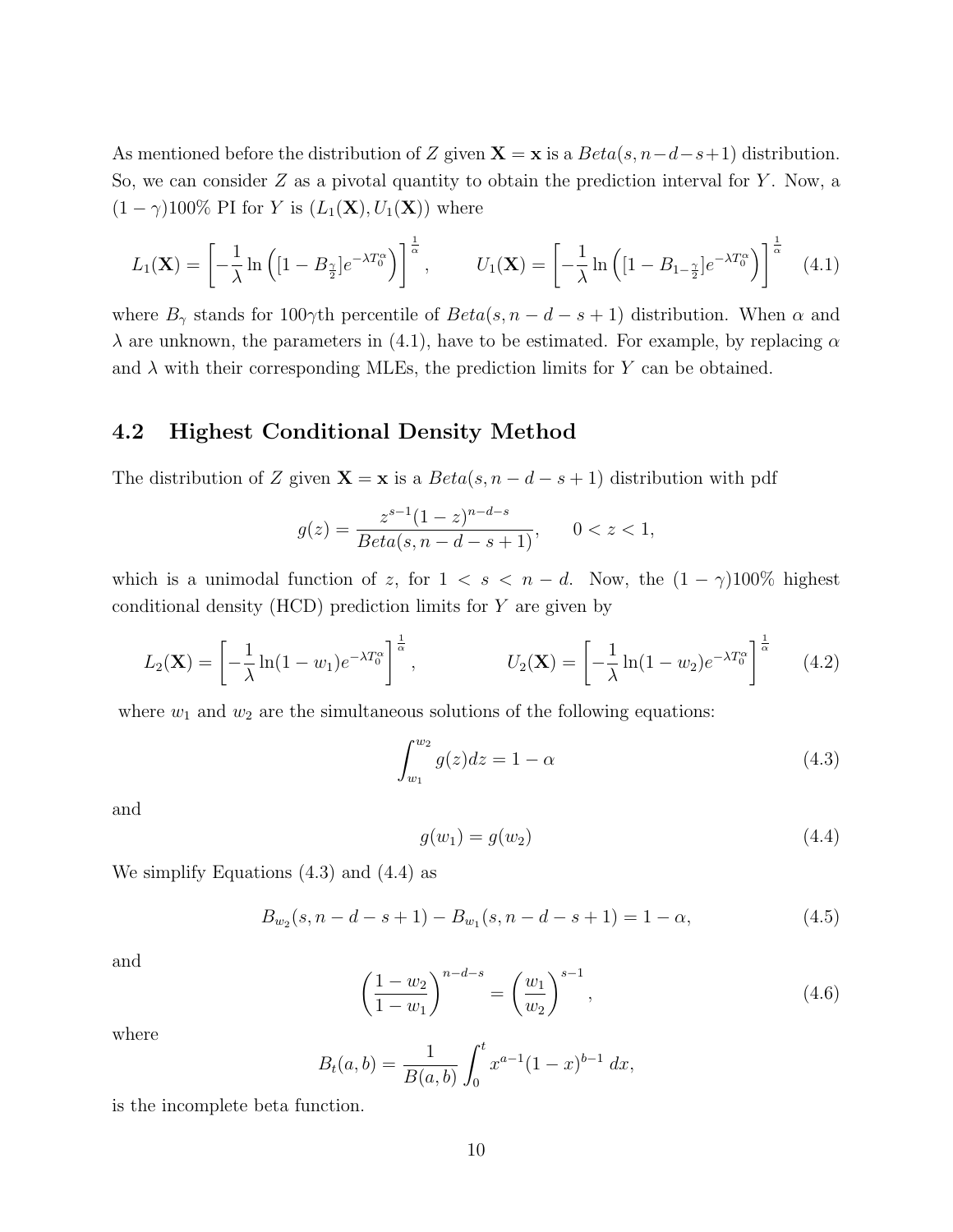### 4.3 Bayesian Prediction Interval

Bayesian prediction intervals are obtained from the Bayes predictive density  $f^*(y|\mathbf{x})$ . Bayesian prediction bounds are obtained be evaluating

$$
P(Y > \lambda | \mathbf{x}) = \int_{\lambda}^{\infty} f^*(y | \mathbf{x}) dy
$$

for some positive  $\lambda$ . Now, the 100(1 –  $\gamma$ )% Bayesian prediction interval for Y is given by  $(L_3(X), U_3(X))$ , where  $L_3(X)$  and  $U_3(X)$  can be obtained by solving the follow nonlinear equations simultaneously

$$
P(Y > L_3(\mathbf{x})|\mathbf{x}) = \int_{L_3(\mathbf{x})}^{\infty} f^*(y|\mathbf{x}) dy = 1 - \frac{\gamma}{2}
$$
\n(4.7)

and

$$
P(Y > U_3(\mathbf{x})|\mathbf{x}) = \int_{U_3(\mathbf{x})}^{\infty} f^*(y|\mathbf{x}) dy = \frac{\gamma}{2}.
$$
 (4.8)

## 5 Numerical Computations

In this section, a numerical example and a Monte Carlo simulation are presented to illustrate all the prediction methods described in the preceding sections.

### 5.1 Real Data Analysis

Here we present a data analysis of the strength data reported by Badar and Priest (1982). This data, represent the strength measured in GPA for single carbon fibers, and impregnated 1000-carbon fiber tows. Single fibers were tested under tension at gauge lengths of 10mm. These data have been used previously by Raqab and Kundu (2005), Kundu and Gupta (2006) and Kundu and Raqab (2009). The data are presented in Table 1.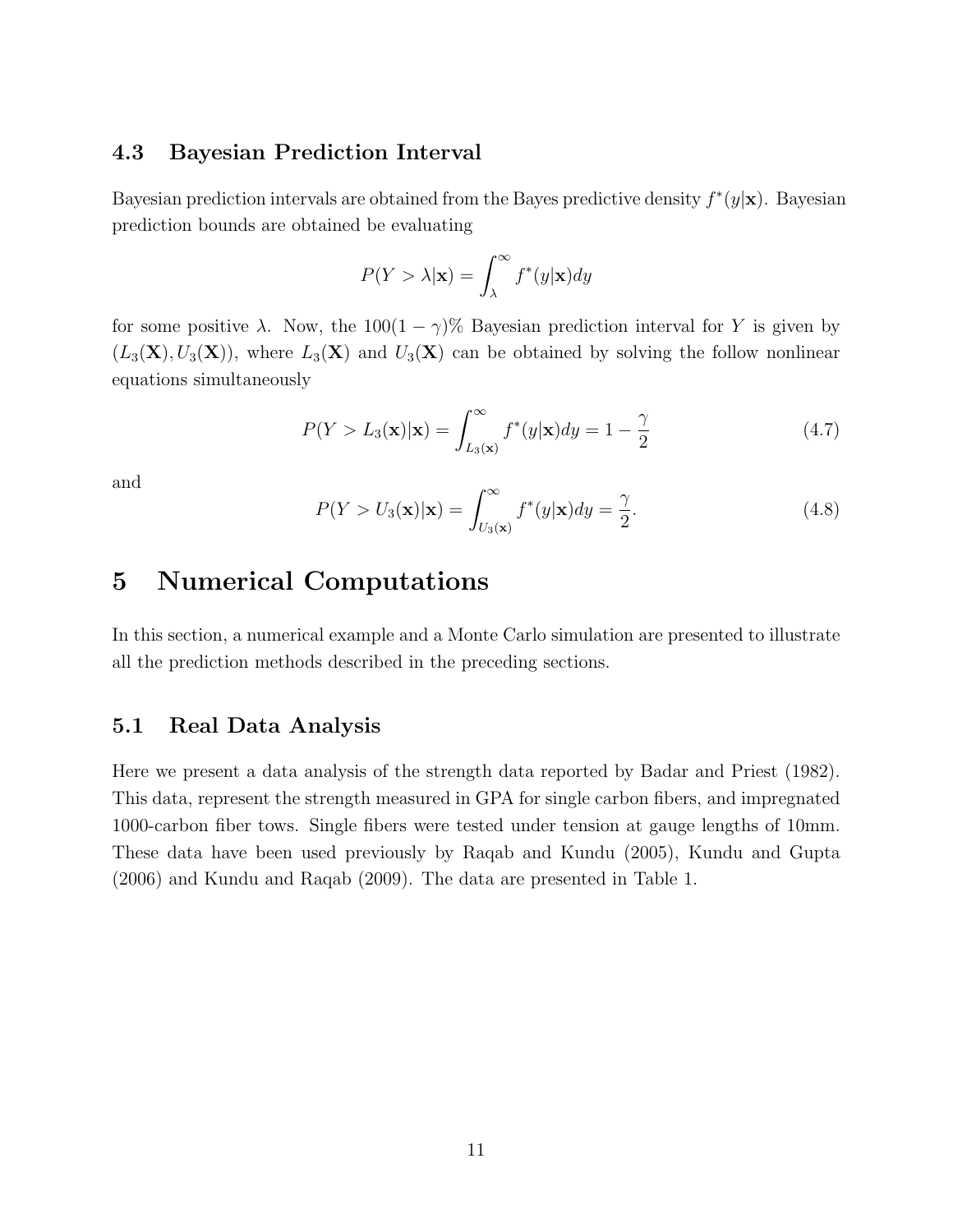|       |                   |  | $1.901$ $2.132$ $2.203$ $2.228$ $2.257$ $2.350$ $2.361$ $2.396$ $2.397$ $2.445$ |  |  |
|-------|-------------------|--|---------------------------------------------------------------------------------|--|--|
|       |                   |  | 2.454 2.474 2.518 2.522 2.525 2.532 2.575 2.614 2.616 2.618                     |  |  |
|       |                   |  | 2.624 2.659 2.675 2.738 2.740 2.856 2.917 2.928 2.937 2.937                     |  |  |
|       |                   |  | 2.977 2.996 3.030 3.125 3.139 3.145 3.220 3.223 3.235 3.243                     |  |  |
|       |                   |  | 3.264 3.272 3.294 3.332 3.346 3.377 3.408 3.435 3.493 3.501                     |  |  |
| 3.537 |                   |  | 3.554 3.562 3.628 3.852 3.871 3.886 3.971 4.024 4.027                           |  |  |
|       | 4.225 4.395 5.020 |  |                                                                                 |  |  |

Table 1. Data Set (gauge lengths of 10 mm).

We analyzed the above data set using two-parameter Weibull distribution after subtracting 1.75. After subtracting 1.75 from all the points of this data set, we observed that the Weibull based on the parameters  $\alpha = 2.256$  and  $\lambda = 0.413$  fit to above data set. We checked the validity of the Weibull model based on the Kolmogorov-Smirnov (K-S) test. It is observed that the K-S distance and the corresponding p-value are respectively

 $K - S = 0.072$ , and  $p - value = 0.885$ .

We consider the following two sampling schemes:

Scheme 1:  $r = 40$  and  $T = 1$ Scheme 2:  $r = 15$  and  $T = 2$ .

For scheme 1, it is observed that it is from Case I and for Scheme 2, it is from Case II. The data for scheme 1 are

0.151 0.382 0.453 0.478 0.507 0.600 0.611 0.646 0.647 0.695 0.704 0.724 0.768 0.772 0.775 0.782 0.825 0.864 0.866 0.868 0.874 0.909 0.925 0.988 0.990

and for scheme 2 are

0.151 0.382 0.453 0.478 0.507 0.600 0.611 0.646 0.647 0.695 0.704 0.724 0.768 0.772 0.775.

For scheme 1, the MLE and PMLE of  $(\alpha, \lambda)$  are  $(2.920, 0.520)$ ,  $(3.040, 0.543)$  and for scheme 2 are (3.222,0.609), (3.445,0.687), respectively.

In order to analyze these data, we took  $s = 1, 3, 5, 10, 15, 25$  and using different methods discussed in Sections 3 and 4, different point Bayesian and non-Bayesian predictions and also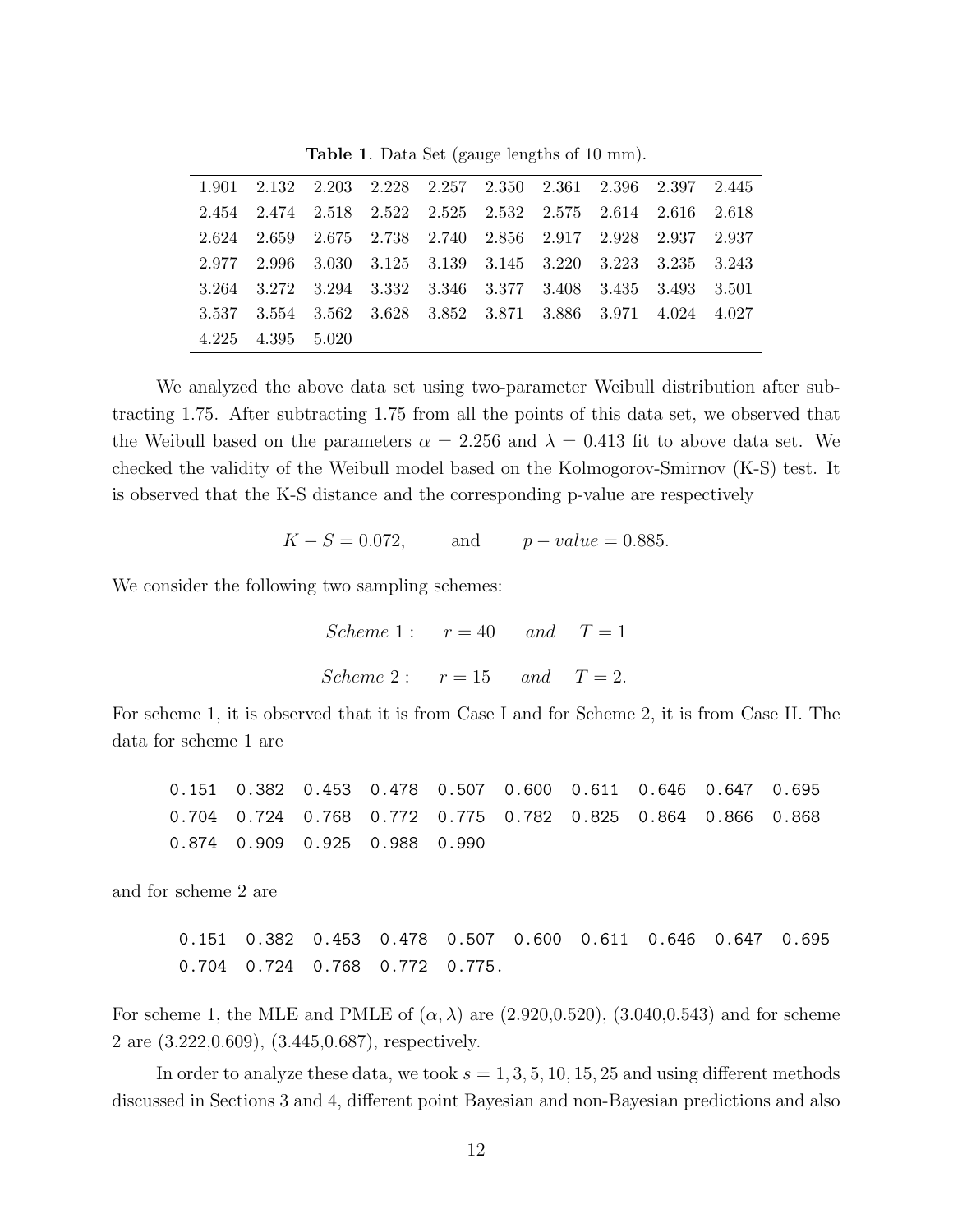the 95% PI's are displayed in Table 2. Note that for computing Bayesian predictions, since we do not have any prior information, we assumed that the priors on  $\alpha$  and  $\lambda$  are improper, *i.e.*  $a_1 = b_1 = a_2 = b_2 = 0$ . The Bayesian point predictors are computed from the Gibbs samples under the squared error and LINEX loss functions and with respect to the above improper priors.

|          |            |            |            |              |            |         | Scheme 1 |        |                |                |                |
|----------|------------|------------|------------|--------------|------------|---------|----------|--------|----------------|----------------|----------------|
|          | Exact val. | <b>MLP</b> | <b>BUP</b> | $\text{CMP}$ | <b>SEP</b> |         | LEP      |        | Pivot. meth.   | HCD meth.      | Bay. meth.     |
|          |            |            |            |              |            | $a=0.1$ | $a=1$    | $a=10$ |                |                |                |
| $s = 1$  | 1.106      | 1.006      | 1.007      | 1.002        | 1.009      | 1.009   | 1.009    | 1.007  | (0.990, 1.051) |                | (0.982, 1.076) |
| $s = 3$  | 1.178      | 1.023      | 1.041      | 1.036        | 1.029      | 1.029   | 1.029    | 1.027  | (1.001, 1.107) | (0.996, 1.096) | (0.990, 1.124) |
| $s = 5$  | 1.187      | 1.056      | 1.075      | 1.071        | 1.045      | 1.045   | 1.045    | 1.042  | (1.019, 1.154) | (1.013, 1.144) | (1.010, 1.162) |
| $s=10$   | 1.389      | 1.138      | 1.160      | 1.157        | 1.118      | 1.118   | 1.117    | 1.112  | (1.079, 1.259) | (1.091, 1.202) | (1.058, 1.276) |
| $s = 15$ | 1.493      | 1.221      | 1.248      | 1.245        | 1.256      | 1.256   | 1.254    | 1.241  | (1.149, 1.362) | (1.180, 1.335) | (1.152, 1.406) |
| $s=25$   | 1.751      | 1.410      | 1.451      | 1.449        | 1.408      | 1.408   | 1.406    | 1.390  | (1.320, 1.593) | (1.363, 1.552) | (1.285, 1.601) |
|          |            |            |            |              |            |         | Scheme 1 |        |                |                |                |
|          | Exact val. | MLP        | <b>BUP</b> | $\text{CMP}$ | <b>SEP</b> |         | LEP      |        | Pivot. meth.   | HCD meth.      | Bay. meth.     |
|          |            |            |            |              |            | $a=0.1$ | $a=1$    | $a=10$ |                |                |                |
| $s = 1$  | 0.782      | 0.786      | 0.793      | 0.787        | 0.792      | 0.792   | 0.792    | 0.791  | (0.775, 0.838) |                | (0.761, 0.850) |
| $s=3$    | 0.864      | 0.808      | 0.827      | 0.823        | 0.840      | 0.840   | 0.839    | 0.835  | (0.787, 0.892) | (0.780, 0.865) | (0.795, 0.939) |
| $s = 5$  | 0.868      | 0.839      | 0.860      | 0.856        | 0.889      | 0.888   | 0.888    | 0.880  | (0.805, 0.935) | (0.818, 0.927) | (0.848, 0.990) |
| $s = 10$ | 0.990      | 0.913      | 0.938      | 0.935        | 0.956      | 0.956   | 0.955    | 0.952  | (0.863, 1.027) | (0.876, 1.016) | (0.872, 1.067) |
| $s=15$   | 1.187      | 0.980      | 1.012      | 1.010        | 1.045      | 1.045   | 1.044    | 1.033  | (0.925, 1.108) | (0.988, 1.093) | (0.965, 1.169) |
| $s=25$   | 1.493      | 1.112      | 1.161      | 1.160        | 1.145      | 1.145   | 1.144    | 1.137  | (1.059, 1.269) | (1.074, 1.235) | (1.032, 1.285) |

Table 2. The values of point predictions and 95% PIs for  $Y = X_s$ .

## 5.2 Simulation Study

In this subsection, we present some results based on Monte Carlo simulations to compare the performance of the different methods for different  $r, T$ , and for different parameter values. We compare the performances of the MLP, BUP, CMP, and the Bayes prediction ( with respect to the squared error and LINEX loss functions) in terms of biases, and mean square prediction errors (MSPEs). We also compare different confidence intervals in terms of the average confidence lengths, and coverage percentages.

For computing Bayesian point and interval predictors, we assume 2 priors as follows:

Non-Informative prior: 
$$
a_j = 0
$$
,  $b_j = 0$ ,  $j = 1, 2$ ,  
Informative prior:  $a_j = 2$ ,  $b_j = 3$ ,  $j = 1, 2$ .

We considered  $n = 30$  and  $r = 15$  and used two parameter values  $(\alpha, \lambda) = (1, 2)$ and  $(\alpha, \lambda) = (2, 1)$ . Note that in our simulation experiments, we have not kept d to be a particular value. We have kept r fixed and T fixed, now depending on the sample,  $d$  changes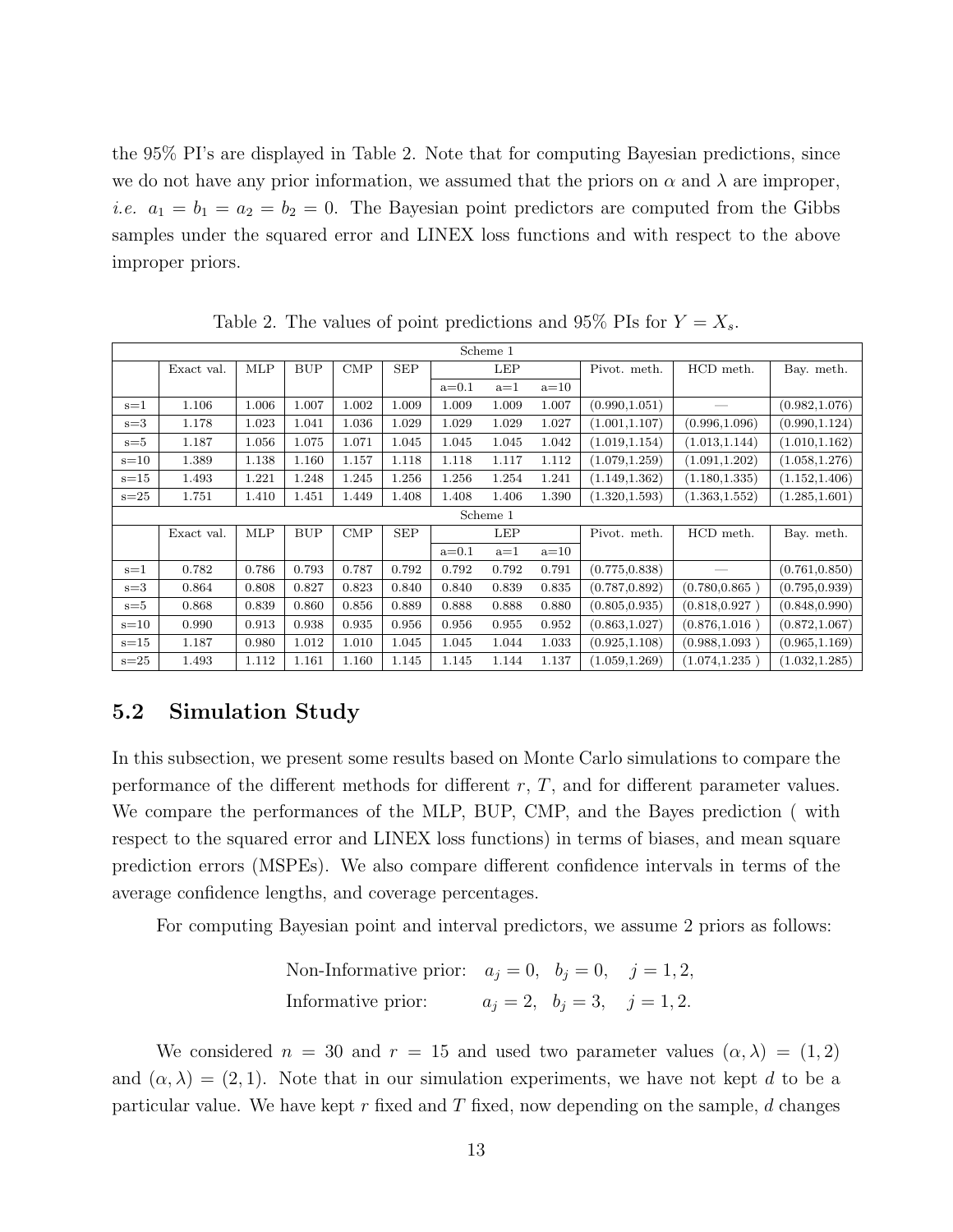for one sample to the other. For different  $s$ ,  $T$  and two priors considered, Table 3 presents the average biases, and MSPEs of the Bayesian and non-Bayesian point predictors discussed in our paper over 1000 replications. All the computations are performed using Visual Maple (V12) package.

From Table 3, we observe that the BUP is the best point predictor. It provides the smallest biases and MSPEs. The CMP is the second best predictor. We also observe that the MSPEs and biases of the BUP, and CMP are very close. The MLP does not work well. Comparing the two Bayesian predictors based on two priors, as anticipated, the Bayesian predictors based on informative prior perform better than the Bayesian predictors based on non-informative prior in terms of both biases and MSPEs. We also observe that, for small a, the Bayesian predictors under the LINEX loss function are very close to the predictors under SEL function.

We also computed 95% non-Bayesian and Bayesian PIs for  $Y = X_s$  by using the results given in Section 4. In Table 4, the means and coverage probabilities of the lengths of 95% classical and Bayesian PIs are reported. From Table 4, we observe that HCD prediction intervals are shorter than the other PIs. We also note that Bayesian PIs are wider than the classical PIs. From Table 4, it is evident that Bayesian PIs provide the most coverage probabilities. Also, in most of the cases considered, the coverage probabilities are quite close to the nominal level 95%.

Now one natural question is how sensitive is the choice of prior. We want to explore the sensitivity of the predictors with respect to different informative priors, having same means but different variances. We have considered the following six priors:

| Prior 1: $a_j = b_j = 0.1, j = 1, 2,$       |  | Prior 2: $a_j = b_j = 0.2, j = 1, 2$     |  |
|---------------------------------------------|--|------------------------------------------|--|
| Prior 3: $a_j = b_j = 0.5, \quad j = 1, 2,$ |  | Prior 4: $a_j = b_j = 1, \quad j = 1, 2$ |  |
| Prior 5: $a_j = b_j = 2, \quad j = 1, 2,$   |  | Prior 6: $a_j = b_j = 5$ , $j = 1, 2$ .  |  |

The above priors have the same mean 1 but the variances as

Var(Prior 1) = 10, Var(Prior 2) = 5, Var(Prior 3) = 2, Var(Prior 4) = 1, Var(Prior 5) = 0.5, Var(Prior 6) = 0.2.

We then computed the MSPEs of the Bayesian point predictors based on above priors over 1000 replications. We also computed the average lengths of 95% Bayesian PIs. The results are reported in Table 5. From Table 5, by comparing the six Bayesian point predictors and Bayesian PIs based on six gamma priors , we observe that the Bayesian point predictors and Bayesian PIs based on prior 6 provide the best results. Note that prior 6 is the best informative prior,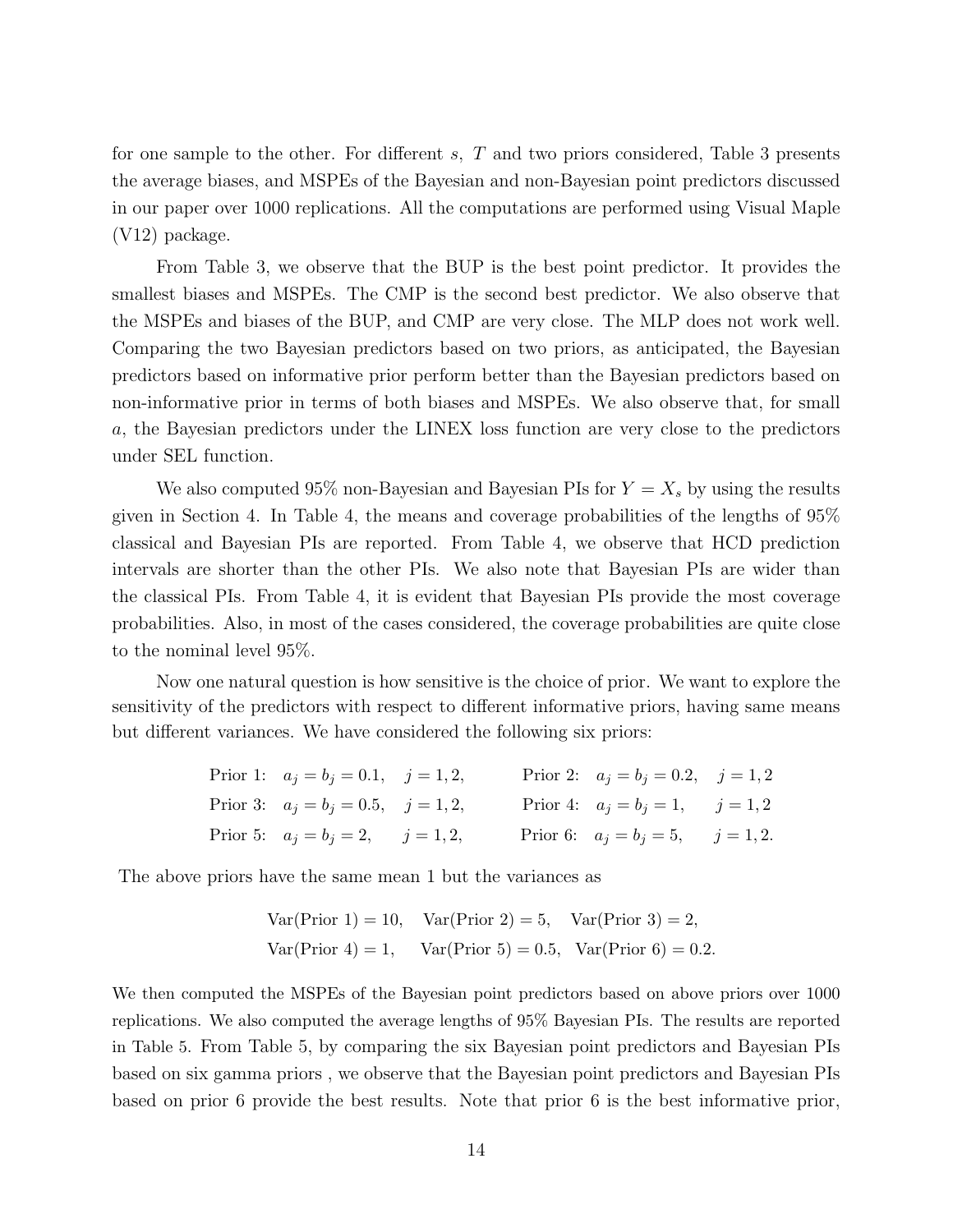because its variance is smaller than that of other priors. From Table 5, as expected, when the variance prior is decreasing, the MSPEs and the average lengths of 95% Bayesian PIs are decreasing.

Finally, it should be mentioned here that all of the results obtained in this study can be specialized to both the Type-II censored sample by taking  $(d = r, T_0 = X_{r:n})$ , and the Type-I censored sample for  $(d = R, T_0 = T)$ .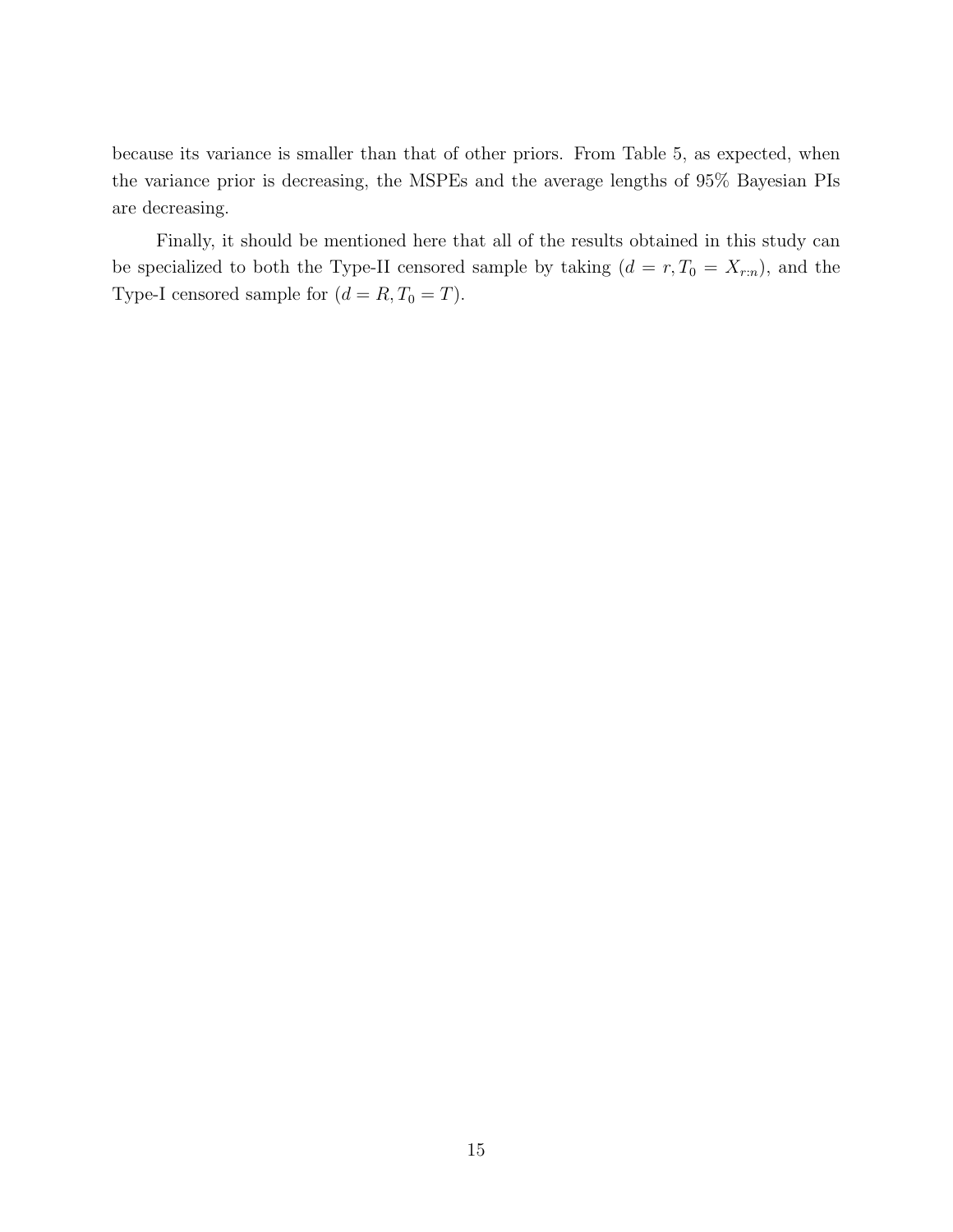| $\alpha = 1$ and $\lambda = 2$ |              |             |          |                       |              |                            |           |                       |          |                          |           |                          |          |
|--------------------------------|--------------|-------------|----------|-----------------------|--------------|----------------------------|-----------|-----------------------|----------|--------------------------|-----------|--------------------------|----------|
|                                |              |             |          |                       |              |                            |           | Non-Informative Prior |          | <b>Informative Prior</b> |           |                          |          |
|                                |              |             | MLP      | <b>BUP</b>            | $\text{CMP}$ | <b>SEP</b>                 |           | <b>LEP</b>            |          | <b>SEP</b>               |           | <b>LEP</b>               |          |
|                                |              |             |          |                       |              |                            | $a = 0.1$ | $a=1$                 | $a=10$   |                          | $a=0.1$   | $a=1$                    | $a=10$   |
|                                | $s=1$        | <b>Bias</b> | $-0.043$ | $-0.021$              | $-0.027$     | $-0.032$                   | $-0.042$  | $-0.043$              | $-0.048$ | $-0.030$                 | $-0.038$  | $-0.049$                 | $-0.044$ |
|                                |              | <b>MSP</b>  | 0.007    | 0.003                 | 0.004        | 0.004                      | 0.005     | 0.007                 | 0.007    | 0.003                    | 0.004     | 0.004                    | 0.006    |
|                                | $\sqrt{s}=3$ | <b>Bias</b> | $-0.069$ | $-0.051$              | $-0.054$     | $-0.057$                   | $-0.064$  | $-0.068$              | $-0.072$ | $-0.052$                 | $-0.062$  | $-0.064$                 | $-0.077$ |
|                                |              | <b>MSP</b>  | 0.038    | 0.023                 | 0.025        | 0.025                      | 0.031     | 0.033                 | 0.033    | 0.020                    | 0.024     | 0.027                    | 0.028    |
| $T = 0.25$                     | $s=5$        | <b>Bias</b> | $-0.084$ | $-0.064$              | $-0.072$     | $-0.076$                   | $-0.098$  | $-0.105$              | $-0.109$ | $-0.070$                 | $-0.089$  | $-0.100$                 | $-0.102$ |
|                                |              | <b>MSP</b>  | 0.079    | 0.067                 | 0.071        | 0.072                      | 0.075     | 0.075                 | 0.079    | 0.067                    | 0.068     | 0.072                    | 0.075    |
|                                | $s=10$       | <b>Bias</b> | $-0.168$ | $-0.139$              | $-0.143$     | $-0.154$                   | $-0.166$  | $-0.173$              | $-0.180$ | $-0.151$                 | $-0.142$  | $-0.157$                 | $-0.176$ |
|                                |              | <b>MSP</b>  | 0.147    | 0.122                 | 0.124        | 0.135                      | 0.140     | 0.142                 | 0.157    | 0.118                    | 0.126     | 0.132                    | 0.141    |
|                                | $s=15$       | <b>Bias</b> | $-0.309$ | $-0.232$              | $-0.249$     | $-0.256$                   | $-0.287$  | $-0.295$              | $-0.313$ | $-0.245$                 | $-0.275$  | $-0.278$                 | $-0.301$ |
|                                |              | <b>MSP</b>  | 0.706    | 0.651                 | 0.675        | 0.685                      | 0.695     | 0.698                 | 0.712    | 0.678                    | 0.685     | 0.690                    | 0.703    |
|                                | $s=1$        | <b>Bias</b> | $-0.019$ | $-0.007$              | $-0.011$     | $-0.013$                   | $-0.016$  | $-0.018$              | $-0.022$ | $-0.009$                 | $-0.010$  | $-0.013$                 | $-0.017$ |
|                                |              | <b>MSP</b>  | 0.007    | 0.001                 | 0.003        | 0.003                      | 0.005     | 0.006                 | 0.007    | 0.003                    | 0.004     | 0.004                    | 0.005    |
|                                | $s=3$        | <b>Bias</b> | $-0.026$ | $-0.015$              | $-0.018$     | $-0.019$                   | $-0.019$  | $-0.025$              | $-0.029$ | 0.014                    | 0.015     | 0.022                    | $-0.027$ |
|                                |              | <b>MSP</b>  | 0.016    | 0.003                 | 0.007        | 0.011                      | 0.011     | 0.016                 | 0.018    | 0.010                    | 0.010     | 0.013                    | 0.015    |
| $T=0.5$                        | $s=5$        | <b>Bias</b> | $-0.060$ | $-0.029$              | $-0.034$     | $-0.037$                   | $-0.044$  | $-0.051$              | $-0.060$ | $-0.033$                 | $-0.041$  | $-0.048$                 | $-0.057$ |
|                                |              | <b>MSP</b>  | 0.027    | 0.017                 | 0.019        | 0.020                      | 0.022     | 0.022                 | 0.028    | 0.019                    | 0.019     | 0.020                    | 0.025    |
|                                | $s=10$       | <b>Bias</b> | $-0.087$ | $-0.042$              | $-0.051$     | $-0.056$                   | $-0.066$  | $-0.077$              | $-0.092$ | $-0.055$                 | $-0.061$  | $-0.069$                 | $-0.083$ |
|                                |              | <b>MSP</b>  | 0.044    | 0.023                 | 0.026        | 0.034                      | 0.037     | 0.040                 | 0.045    | 0.031                    | 0.034     | 0.036                    | 0.042    |
|                                | $s=15$       | <b>Bias</b> | $-0.193$ | $-0.152$              | $-0.160$     | $-0.174$                   | $-0.179$  | $-0.183$              | $-0.197$ | $-0.169$                 | 0.175     | $-0.177$                 | $-0.194$ |
|                                |              | <b>MSP</b>  | 0.492    | 0.389                 | 0.403        | 0.424                      | 0.430     | 0.474                 | 0.494    | 0.417                    | 0.421     | 0.460                    | 0.479    |
|                                |              |             |          |                       |              | $\alpha=2$ and $\lambda=1$ |           |                       |          |                          |           |                          |          |
|                                |              |             |          | Non-Informative Prior |              |                            |           |                       |          |                          |           | <b>Informative Prior</b> |          |
|                                |              |             | MLP      | <b>BUP</b>            | $\text{CMP}$ | <b>SEP</b>                 |           | <b>LEP</b>            |          | <b>SEP</b>               |           | LEP                      |          |
|                                |              |             |          |                       |              |                            | $a=0.1$   | $a=1$                 | $a=10$   |                          | $a=0.1$   | $a=1$                    | $a=10$   |
|                                | $s=1$        | <b>Bias</b> | $-0.037$ | $-0.022$              | $-0.024$     | $-0.027$                   | $-0.030$  | $-0.034$              | $-0.038$ | $-0.024$                 | $-0.026$  | $-0.030$                 | $-0.031$ |
|                                |              | <b>MSP</b>  | 0.019    | 0.006                 | 0.008        | 0.008                      | 0.011     | 0.013                 | 0.019    | 0.008                    | 0.008     | 0.008                    | 0.014    |
|                                | $s=3$        | <b>Bias</b> | $-0.054$ | $-0.031$              | $-0.034$     | $-0.039$                   | $-0.040$  | $-0.047$              | $-0.056$ | $-0.038$                 | $-0.039$  | $-0.044$                 | $-0.049$ |
|                                |              | <b>MSP</b>  | 0.026    | 0.009                 | 0.013        | 0.014                      | 0.019     | 0.024                 | 0.033    | 0.014                    | 0.016     | 0.021                    | 0.027    |
| $T = 0.75$                     | $s=5$        | <b>Bias</b> | $-0.087$ | $-0.050$              | $-0.058$     | $-0.067$                   | $-0.074$  | $-0.081$              | $-0.090$ | $-0.062$                 | $-0.071$  | $-0.077$                 | $-0.085$ |
|                                |              | <b>MSP</b>  | 0.032    | 0.013                 | 0.017        | 0.020                      | 0.023     | 0.027                 | 0.033    | 0.018                    | 0.019     | 0.025                    | 0.029    |
|                                | $s=10$       | <b>Bias</b> | $-0.127$ | $-0.088$              | $-0.095$     | $-0.103$                   | $-0.116$  | $-0.124$              | $-0.140$ | $-0.100$                 | $-0.111$  | $-0.119$                 | $-0.131$ |
|                                |              | <b>MSP</b>  | 0.051    | 0.039                 | 0.040        | 0.042                      | 0.042     | 0.048                 | 0.058    | 0.041                    | 0.041     | 0.043                    | 0.052    |
|                                | $s=15$       | <b>Bias</b> | $-0.268$ | $-0.207$              | $-0.221$     | $-0.226$                   | $-0.240$  | $-0.254$              | $-0.273$ | $-0.222$                 | $-0.230$  | $-0.347$                 | $-0.561$ |
|                                |              | MSP         | 0.334    | 0.253                 | 0.264        | 0.280                      | 0.293     | 0.329                 | 0.359    | 0.272                    | 0.284     | 0.317                    | 0.541    |
|                                | $s=1$        | <b>Bias</b> | $-0.019$ | $-0.014$              | $-0.015$     | $-0.015$                   | $-0.017$  | $-0.017$              | $-0.020$ | $-0.015$                 | $-0.015$  | $-0.016$                 | $-0.018$ |
|                                |              | <b>MSP</b>  | 0.010    | 0.004                 | 0.005        | 0.005                      | 0.007     | 0.007                 | 0.010    | 0.005                    | $0.006\,$ | 0.007                    | 0.008    |
|                                | $s=3$        | Bias        | $-0.045$ | $-0.026$              | $-0.028$     | $-0.035$                   | $-0.038$  | $-0.053$              | $-0.054$ | $-0.032$                 | $-0.034$  | $-0.037$                 | $-0.042$ |
|                                |              | <b>MSP</b>  | 0.012    | 0.007                 | 0.008        | 0.009                      | 0.009     | 0.010                 | 0.013    | 0.008                    | 0.008     | 0.009                    | 0.011    |
| $T=1$                          | $s=5$        | <b>Bias</b> | $-0.062$ | $-0.048$              | $-0.053$     | $-0.058$                   | $-0.058$  | $-0.060$              | $-0.068$ | $-0.049$                 | $-0.049$  | $-0.054$                 | $-0.058$ |
|                                |              | <b>MSP</b>  | 0.020    | 0.012                 | 0.013        | 0.016                      | 0.020     | 0.023                 | 0.028    | 0.014                    | 0.016     | 0.019                    | 0.022    |
|                                | $s=10$       | <b>Bias</b> | $-0.113$ | $-0.072$              | $-0.080$     | $-0.084$                   | $-0.085$  | $-0.097$              | $-0.113$ | $-0.082$                 | $-0.084$  | $-0.091$                 | $-0.106$ |
|                                |              | <b>MSP</b>  | 0.041    | 0.030                 | 0.033        | 0.035                      | 0.035     | 0.038                 | 0.042    | 0.033                    | 0.033     | 0.036                    | 0.039    |
|                                | $s=15$       | Bias        | $-0.220$ | $-0.168$              | $-0.181$     | $-0.192$                   | $-0.199$  | $-0.207$              | $-0.223$ | $-0.186$                 | $-0.194$  | $-0.203$                 | $-0.216$ |
|                                |              | <b>MSP</b>  | 0.263    | 0.188                 | 0.195        | 0.201                      | 0.217     | 0.234                 | 0.258    | 0.199                    | 0.211     | 0.229                    | 0.246    |

Table 3. Biases and MSPEs of point predictions for  $n = 30$  and  $r = 15$ .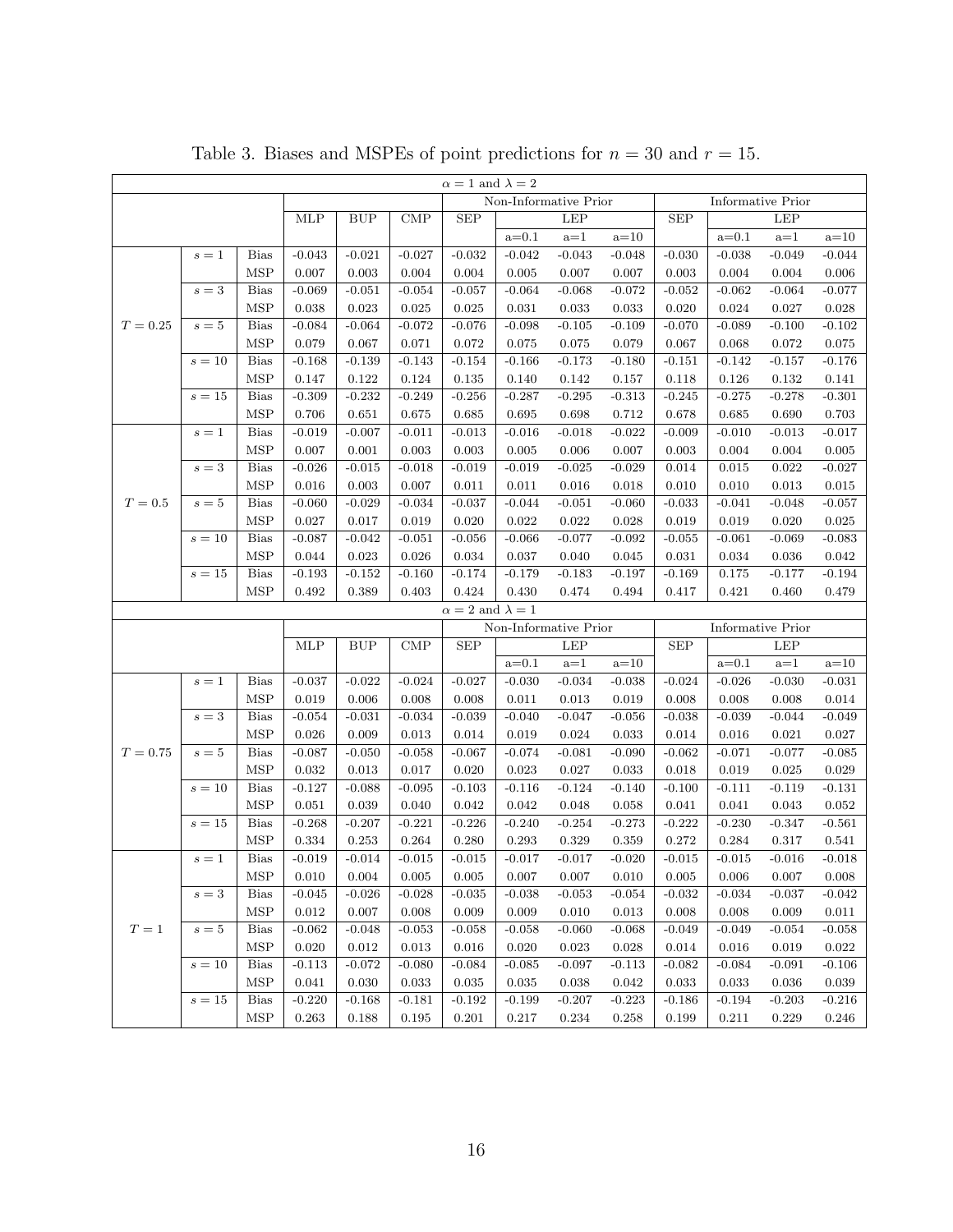|            |                 |                      |                | $\alpha = 1$ and $\lambda = 2$        |                       |                   |
|------------|-----------------|----------------------|----------------|---------------------------------------|-----------------------|-------------------|
|            |                 |                      | Pivot.         | HCD                                   | Bay. Meth.            |                   |
|            |                 |                      |                |                                       | Non-Informative prior | Informative prior |
|            | $s=1$           | Length               | 0.109          |                                       | 0.125                 | 0.117             |
|            |                 | Cov. Prob.           | 0.934          | $\overline{\phantom{0}}$              | 0.935                 | 0.936             |
|            | $s=3$           | Length               | 0.190          | 0.175                                 | 0.204                 | 0.198             |
|            |                 | Cov. Prob.           | 0.936          | 0.935                                 | 0.936                 | 0.938             |
| $T = 0.25$ | $s=5$           | Length               | 0.291          | 0.281                                 | 0.317                 | 0.309             |
|            |                 | Cov. Prob.           | 0.940          | 0.937                                 | 0.942                 | 0.945             |
|            | $s=10$          | Length               | 0.624          | 0.611                                 | 0.647                 | 0.630             |
|            |                 | Cov. Prob.           | $\,0.944\,$    | 0.942                                 | 0.947                 | 0.948             |
|            | $s=15$          | Length               | 2.912          |                                       | 3.091                 | 3.036             |
|            |                 | Cov. Prob.           | 0.946          | $\overline{\phantom{0}}$              | 0.948                 | 0.949             |
|            | $s=1$           | Length               | 0.032          | $\frac{1}{2}$                         | 0.036                 | 0.033             |
|            |                 | Cov. Prob.           | 0.934          |                                       | 0.934                 | 0.935             |
|            | $s=3$           | Length               | 0.178          | 0.165                                 | 0.199                 | 0.184             |
|            |                 | Cov. Prob.           | 0.936          | 0.935                                 | 0.940                 | 0.943             |
| $T=0.5$    | $s=5$           | Length               | 0.240          | 0.231                                 | 0.257                 | 0.251             |
|            |                 | Cov. Prob.           | 0.941          | 0.939                                 | 0.942                 | 0.944             |
|            | $s=10$          | Length               | 0.527          | 0.520                                 | 0.548                 | 0.539             |
|            |                 | Cov. Prob.           | $\,0.945\,$    | 0.944                                 | 0.948                 | 0.948             |
|            | $s=15$          | Length               | 1.026          |                                       | 1.087                 | 1.068             |
|            |                 | Cov. Prob.           | 0.946          |                                       | 0.945                 | 0.949             |
|            |                 |                      |                |                                       |                       |                   |
|            |                 |                      | Pivot.         | $\alpha = 1$ and $\lambda = 2$<br>HCD | Bay. Meth.            |                   |
|            |                 |                      |                |                                       | Non-Informative prior | Informative prior |
|            | $s=1$           | Length               | 0.114          | $\qquad \qquad$                       | 0.129                 | 0.121             |
|            |                 | Cov. Prob.           | 0.935          |                                       | 0.935                 | 0.935             |
|            | $s=3$           | Length               | $\,0.235\,$    | 0.221                                 | 0.247                 | 0.241             |
|            |                 | Cov. Prob.           | 0.939          | 0.937                                 | 0.941                 | 0.942             |
| $T = 0.75$ | $s=5$           | Length               |                |                                       |                       |                   |
|            |                 | Cov. Prob.           | 0.285          | 0.278                                 | 0.309                 | 0.299             |
|            | $s=10$          | Length               | 0.942<br>0.451 | 0.942                                 | 0.945                 | 0.946             |
|            |                 | Cov. Prob.           |                | 0.440                                 | 0.479                 | 0.464             |
|            |                 |                      |                |                                       |                       |                   |
|            |                 |                      | 0.945          | 0.942                                 | 0.946                 | 0.947             |
|            | $s=15$          | Length               | 1.278          |                                       | 1.331                 | 1.281             |
|            |                 | Cov. Prob.           | 0.946          |                                       | 0.948                 | 0.948             |
|            | $s=1$           | Length               | 0.096          | $\overline{\phantom{m}}$              | 0.113                 | 0.105             |
|            |                 | Cov. Prob.           | 0.934          |                                       | 0.936                 | 0.936             |
|            | $\sqrt{s} = 3$  | Length               | 0.198          | 0.187                                 | 0.218                 | 0.211             |
|            |                 | Cov. Prob.           | 0.936          | 0.935                                 | 0.939                 | 0.942             |
| $T=1$      | $s=5$           | Length               | 0.352          | 0.341                                 | 0.365                 | 0.355             |
|            |                 | Cov. Prob.           | 0.939          | 0.938                                 | 0.942                 | 0.945             |
|            | $s=10$          | Length               | 0.400          | 0.382                                 | 0.428                 | 0.414             |
|            |                 | Cov. Prob.           | 0.943          | 0.940                                 | 0.946                 | 0.947             |
|            | $\sqrt{s} = 15$ | Length<br>Cov. Prob. | 0.670          |                                       | 0.692<br>0.946        | 0.681<br>0.949    |

Table 4. Average confidence/credible length and coverage percentage for  $n = 30$  and

## $r = 15$ .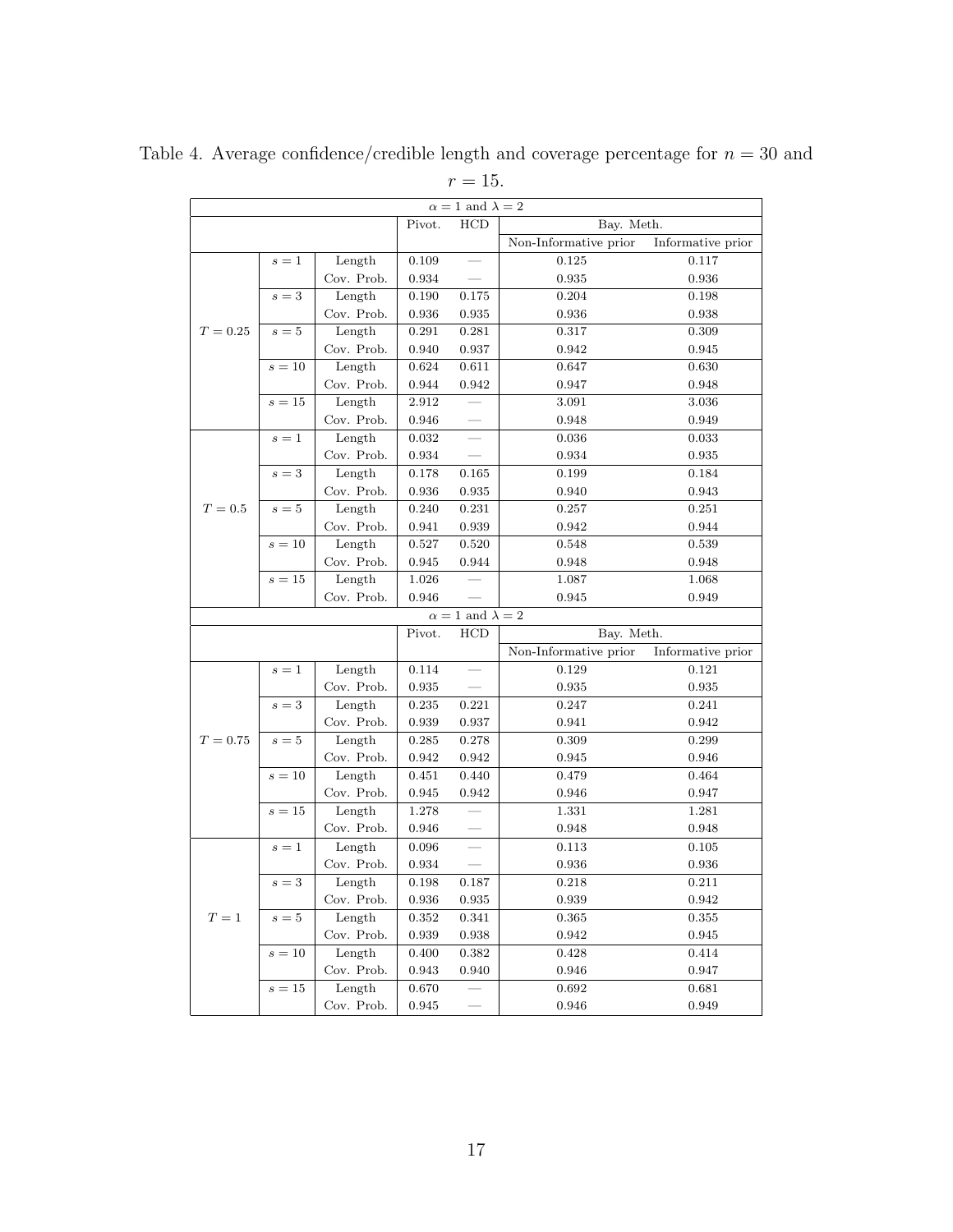|                                                                   | $\alpha = 1$ and $\lambda = 2$ |             |         |         |             |         |                            |                  |         |         |         |         |         |  |  |
|-------------------------------------------------------------------|--------------------------------|-------------|---------|---------|-------------|---------|----------------------------|------------------|---------|---------|---------|---------|---------|--|--|
|                                                                   |                                |             |         |         | <b>MSPE</b> |         |                            | Lenght           |         |         |         |         |         |  |  |
|                                                                   |                                | Prior 1     | Prior 2 | Prior 3 | Prior 4     | Prior 5 | Prior 6                    | Prior 1          | Prior 2 | Prior 3 | Prior 4 | Prior 5 | Prior 6 |  |  |
|                                                                   | $s=1$                          | 0.004       | 0.004   | 0.003   | 0.003       | 0.003   | 0.001                      | 0.183            | 0.162   | 0.152   | 0.137   | 0.128   | 0.110   |  |  |
| 0.25                                                              | $s=3$                          | 0.012       | 0.012   | 0.011   | 0.010       | 0.010   | 0.009                      | 0.261            | 0.243   | 0.218   | 0.199   | 0.184   | 0.167   |  |  |
| $\vert\vert$                                                      | $s=5$                          | 0.100       | 0.097   | 0.095   | 0.085       | 0.079   | 0.072                      | 0.392            | 0.363   | 0.336   | 0.319   | 0.301   | 0.287   |  |  |
| $\mathsf{H}$                                                      | $s=10$                         | 0.191       | 0.166   | 0.163   | 0.148       | 0.119   | 0.107                      | 0.717            | 0.693   | 0.670   | 0.658   | 0.639   | 0.615   |  |  |
|                                                                   | $s=15$                         | 0.783       | 0.748   | 0.733   | 0.712       | 0.698   | 0.652                      | 3.520            | 3.318   | 3.219   | 3.110   | 3.032   | 2.892   |  |  |
|                                                                   | $s=1$                          | 0.003       | 0.003   | 0.003   | 0.002       | 0.002   | 0.001                      | 0.077            | 0.069   | 0.050   | 0.042   | 0.037   | 0.029   |  |  |
| $0.\overline{5}$                                                  | $\sqrt{s}=3$                   | 0.005       | 0.005   | 0.004   | 0.003       | 0.002   | 0.002                      | 0.240            | 0.238   | 0.218   | 0.203   | 0.188   | 0.179   |  |  |
| $\parallel$                                                       | $s=5$                          | 0.022       | 0.020   | 0.019   | 0.018       | 0.018   | 0.017                      | 0.329            | 0.309   | 0.291   | 0.273   | 0.252   | 0.236   |  |  |
| $\overline{L}$                                                    | $s=10$                         | 0.064       | 0.055   | 0.048   | 0.039       | 0.036   | 0.030                      | 0.582            | 0.571   | 0.562   | 0.539   | 0.520   | 0.493   |  |  |
|                                                                   | $s=15$                         | 0.765       | 0.668   | 0.524   | 0.464       | 0.425   | 0.376                      | 1.162            | 1.119   | 1.093   | 1.072   | 1.020   | 0.984   |  |  |
|                                                                   |                                |             |         |         |             |         | $\alpha=2$ and $\lambda=1$ |                  |         |         |         |         |         |  |  |
|                                                                   |                                | <b>MSPE</b> |         |         |             |         |                            |                  | Lenght  |         |         |         |         |  |  |
|                                                                   |                                | Prior 1     | Prior 2 | Prior 3 | Prior 4     | Prior 5 | Prior 6                    | Prior 1          | Prior 2 | Prior 3 | Prior 4 | Prior 5 | Prior 6 |  |  |
|                                                                   | $s=1$                          | 0.009       | 0.008   | 0.008   | 0.007       | 0.007   | 0.006                      | $\overline{0}$ . | 0.163   | 0.150   | 0.139   | 0.131   | 0.116   |  |  |
| 0.75                                                              | $s=3$                          | 0.015       | 0.014   | 0.013   | 0.012       | 0.012   | 0.010                      | 0.329            | 0.302   | 0.284   | 0.261   | 0.247   | 0.230   |  |  |
| $\parallel$                                                       | $s=5$                          | 0.041       | 0.036   | 0.031   | 0.030       | 0.022   | 0.014                      | 0.377            | 0.352   | 0.332   | 0.311   | 0.295   | 0.287   |  |  |
| Н                                                                 | $s=10$                         | 0.083       | 0.079   | 0.055   | 0.049       | 0.045   | 0.026                      | 0.534            | 0.512   | 0.488   | 0.473   | 0.452   | 0.438   |  |  |
|                                                                   | $s=15$                         | 0.343       | 0.328   | 0.314   | 0.294       | 0.286   | 0.270                      | 1.389            | 1.352   | 1.314   | 1.293   | 1.272   | 1.251   |  |  |
|                                                                   | $s=1$                          | 0.007       | 0.006   | 0.005   | 0.005       | 0.005   | 0.004                      | 0.148            | 0.130   | 0.124   | 0.116   | 0.103   | 0.097   |  |  |
|                                                                   | $s=3$                          | 0.010       | 0.010   | 0.009   | 0.009       | 0.008   | 0.006                      | 0.261            | 0.245   | 0.230   | 0.218   | 0.205   | 0.194   |  |  |
| $\overline{\phantom{0}}$<br>$\begin{array}{c} \hline \end{array}$ | $s=5$                          | 0.039       | 0.033   | 0.029   | 0.028       | 0.023   | 0.019                      | 0.452            | 0.428   | 0.400   | 0.372   | 0.348   | 0.330   |  |  |
| $\mathsf{H}$                                                      | $s=10$                         | 0.059       | 0.058   | 0.055   | 0.047       | 0.035   | 0.023                      | 0.483            | 0.462   | 0.442   | 0.419   | 0.403   | 0.387   |  |  |
|                                                                   | $s=15$                         | 0.297       | 0.248   | 0.232   | 0.227       | 0.205   | 0.187                      | 0.731            | 0.719   | 0.697   | 0.673   | 0.662   | 0.645   |  |  |

Table 5. MSPEs of Bayesian point predictions and the average lengths of 95% Bayesian PIs based on different gamma priors, for  $n = 30$  and  $r = 15$ .

# 6 Conclusions

In this paper we considered the prediction of future observation of a two-parameter Weibull distribution based on a Type-I hybrid censored data. We provide both the frequentist and Bayes predictors, the corresponding prediction intervals compared their performances using Monte Carlo simulation experiments. Although, in this paper we have mainly restricted our attention for Type-I hybrid censored data, the method can be extended for other hybrid censoring schemes also. More work is needed along that direction.

# 7 Acknowledgement

The authors would like to thank two referees for their constructive suggestions.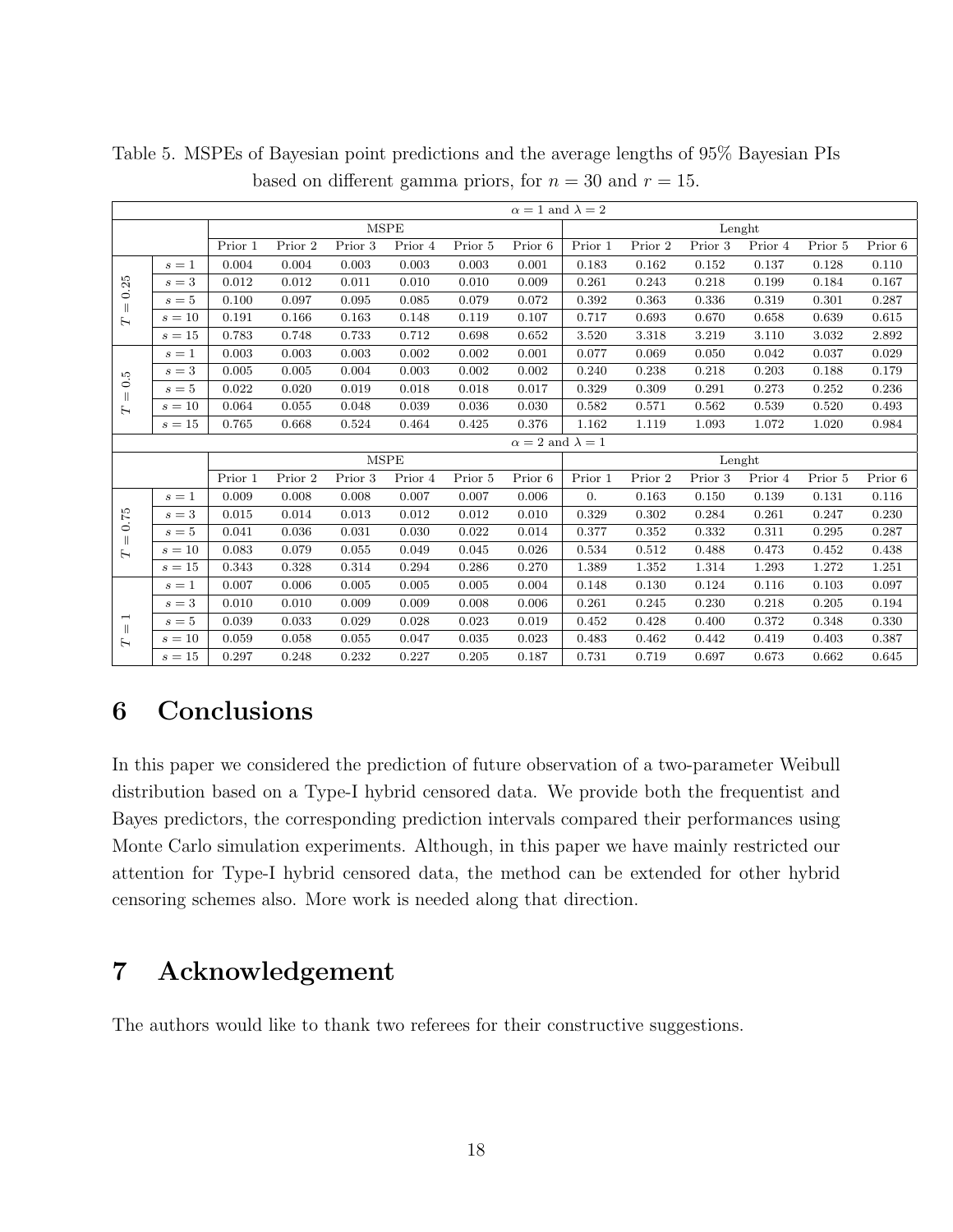# 8 Appendix

The conditional density of  $\alpha$  given the data is

$$
g_2(\alpha|x_d) \propto \frac{e^{-b_1 \alpha} \alpha^{d+a_1-1}}{\left(\sum_{i=1}^d x_i^{\alpha} + (n-d)T_0^{\alpha} + b_2\right)^{d+a_2}} \prod_{i=1}^d x_i^{\alpha-1}
$$

The log-likelihood of  $g_2(\alpha|x_d)$  is

$$
\ln g_2(\alpha|x_d) \propto -b_1\alpha + (d+a_1-1)\ln(\alpha) - (d+a_2)\ln\left(\sum_{i=1}^d x_i^{\alpha} + (n-d)T_0^{\alpha} + b_2\right) + (\alpha-1)\sum_{i=1}^d \ln(x_i)
$$

Using Lemma 1 of Kundu (2007), it follows that

$$
\frac{d}{d\alpha^2} \ln \left( \sum_{i=1}^d x_i^{\alpha} + (n-d)T_0^{\alpha} + b_2 \right) \ge 0
$$

Therefore the result follows.

# References

- [1] E. K. Al-Hussaini (1999). "Predicting observable from a general class of distributions", Journal of Statistical Planning and Inference, vol. 79, pp. 79 - 81.
- [2] N. Balakrishnan and D. Kundu (2012). "Hybrid censoring: models, inferential results and applications" (with discussion), Computational Statistics and Data Analysis, vol. 57, pp. 166-209.
- [3] M. G. Badar and A. M. Priest, (1982). "Statistical aspects of fiber and bundle strength in hybrid composites," in Progress in Science and Engineering Composites, T. Hayashi, K. Kawata, and S. Umekawa, Eds., Tokyo. pp. 1129-1136, ICCM-IV.
- [4] S. Chen and G. K. Bhattacharya, (1988). "Exact confidence bounds for an exponential parameter under hybrid censoring", Communications in Statistics- Theory and Methods, vol. 17, pp. 1857-1870.
- [5] A. Childs, B. Chandrasekhar, N. Balakrishnan, and D. Kundu, (2003). "Exact likelihood inference based on type-I and type-II hybrid censored samples from the exponential distribution", Annals of the Institute of Statistical Mathematics, vol. 55, pp. 319-330.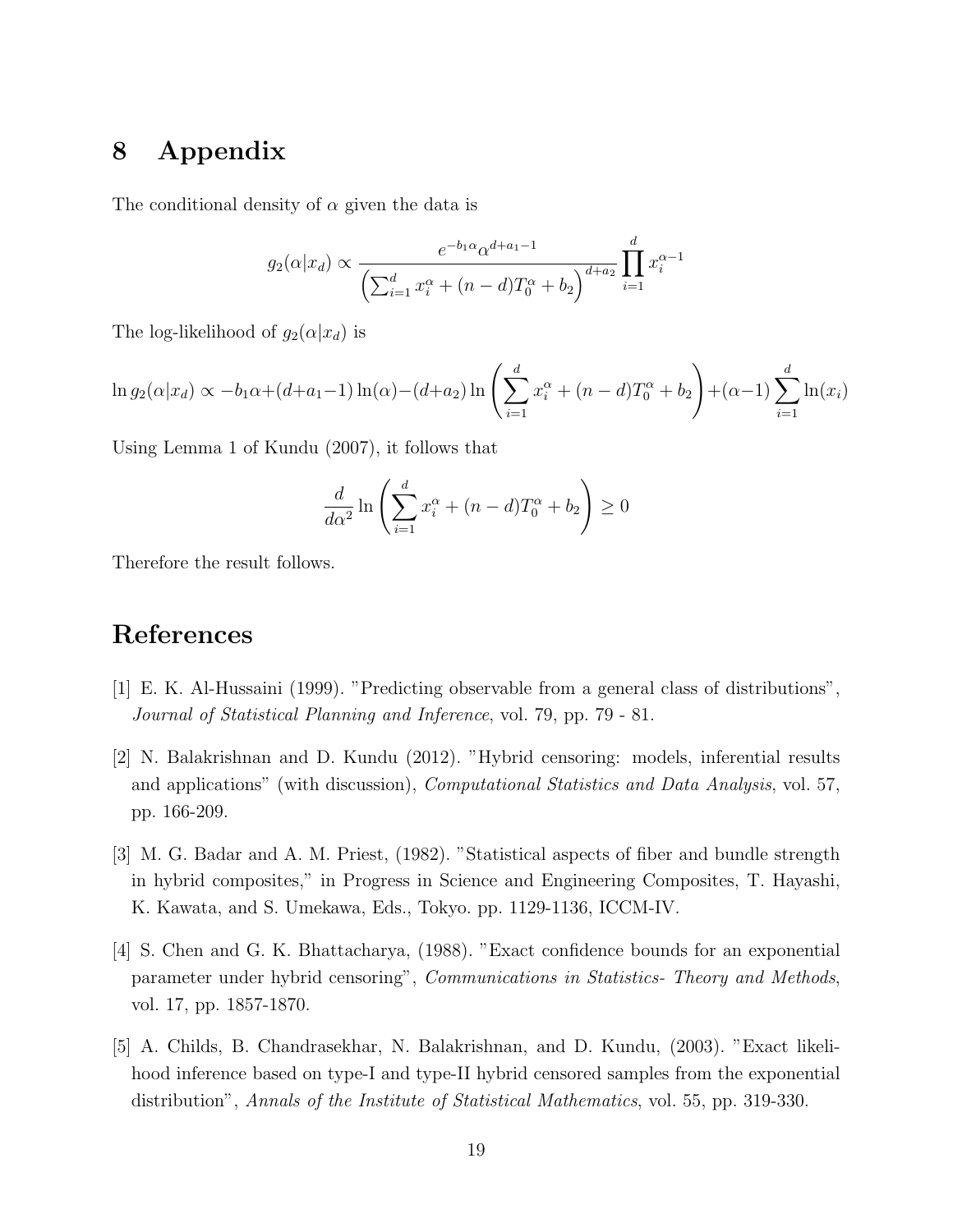- [6] P. Dellaportas and D. Wright (1991). "Numerical prediction for the two-parameter Weibull distribution". *The Statistician*, vol. 40, pp. 365 - 372.
- [7] L. Devroye, (1984), "A simple algorithm for generating random variates with a logconcave density", Computing, vol. 33, pp. 247-257.
- [8] N. Draper and I. Guttman, (1987). "Bayesian analysis of hybrid life tests with exponential failure times", Annals of the Institute of Statistical Mathematics, vol. 39, pp. 219-225.
- [9] N. Ebrahimi, (1986). "Estimating the parameter of an exponential distribution from hybrid life test", *Journal of Statistical Planning and Inference*, vol. 14, pp. 255-261.
- [10] N. Ebrahimi, (1992). "Prediction intervals for future failures in exponential distribution under hybrid censoring", IEEE Transactions on Reliability, vol. 41, pp. 127-132.
- [11] B. Epstein, (1954). "life tests in the exponential case", Annals of Mathematical Statistics, vol. 25, pp. 555 - 564.
- [12] K. Fairbanks, R. Madison, and R. Dykstra, (1982). "A confidence interval for an exponential parameter from a hybrid life test", Journal of the American Statistical Association, vol. 77, pp. 137-140.
- [13] S. Geman and A. Geman, (1984), "Stochastic relaxation, Gibbs distributions and the Bayesian restoration of images", IEEE Transactions on Pattern Analysis and Machine Intelligence, vol. 6, pp. 721-740.
- [14] H. S. Jeong, J. I. Park, and B. J. Yum, (1996). "Development of (r, T) hybrid sampling plans for exponential lifetime distributions", Journal of Applied Statistics, vol. 23, pp. 601-607.
- [15] D. Kundu, (2007). "On hybrid censoring Weibull distribution", Journal of Statistical Planning and Inference, vol. 137, pp. 2127-2142.
- [16] D. Kundu and A. Banerjee, (2008). "Inference Based on Type-II Hybrid Censored Data From a Weibull Distribution," IEEE Transcation on Reliability, vol. 57, no. 2, pp. 369-378.
- [17] D. Kundu and R. D. Gupta, (1988). "Hybrid censoring schemes with exponential failure distribution", *Communications in Statistics- Theory and Methods*, vol. 27, pp. 3065-3083.
- [18] D. Kundu and R. D. Gupta, (2006). "Estimation of  $P(Y < X)$  for Weibull distributions", IEEE Transcations on Reliability, vol. 55, no. 2, pp. 270-280.